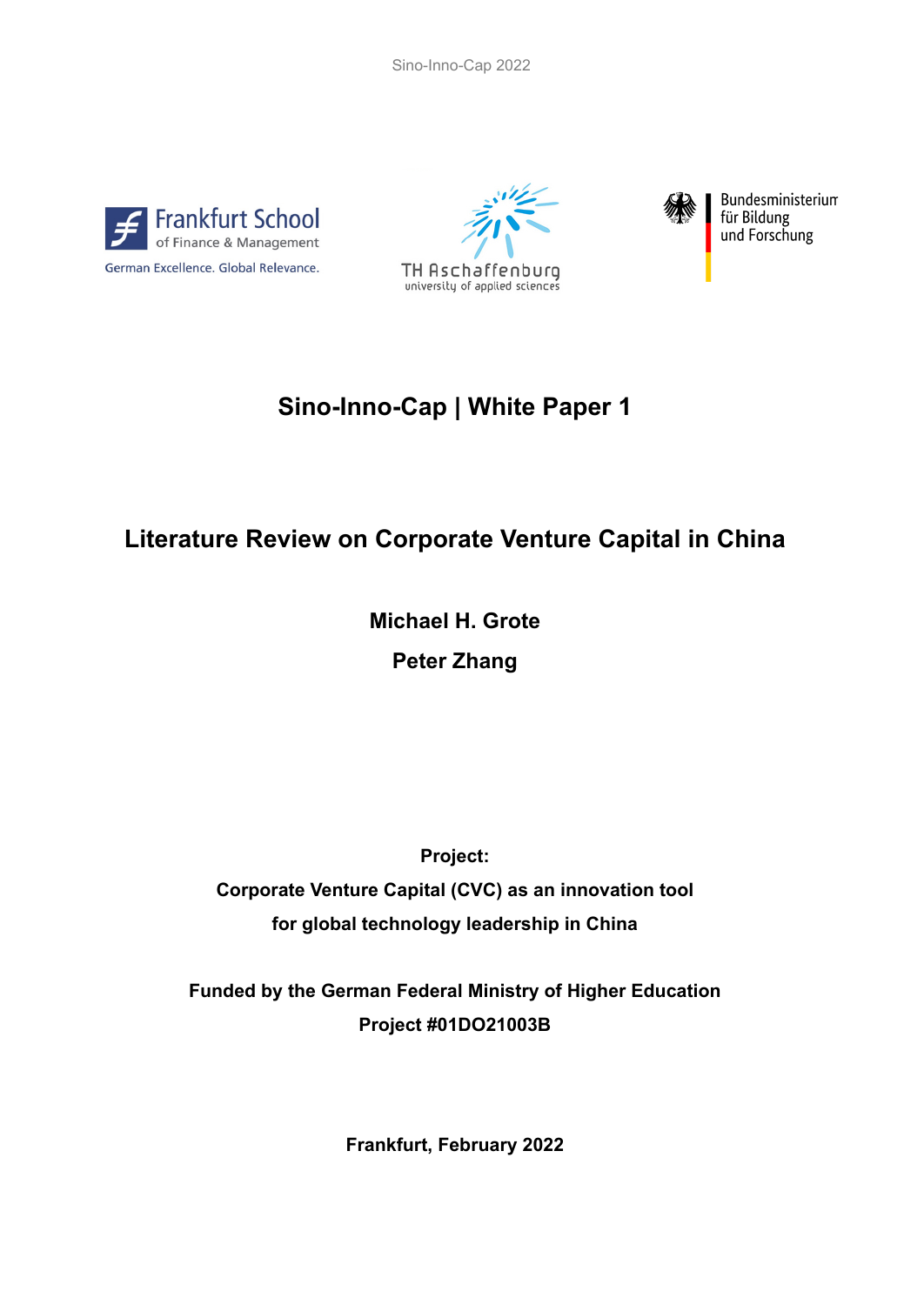# **Background**

This report is part of a project "Corporate Venture Capital as an Innovation Tool for Global Technology Leadership in China" ("Sino-Inno-Cap"), funded by the German Federal Ministry of Higher Education in 2021. The team consists of researchers from the TH Aschaffenburg, led by Prof. Dr. Boris Bauke, and the Frankfurt School of Finance & Management, led by Prof. Dr. Horst Löchel.

Dominance in key industries of the future will be driven by disruptive innovation and platforms. The innovation type of existing companies is usually incremental, not disruptive, due to path dependencies and organizational rigidity (especially so in Germany). Disruptive innovation often requires new, autonomous entities that are supported by (Corporate) Venture Capital. China has recognized this and in a relatively short time taken the lead in the field of digital cross-cutting technology. Our project is supposed to help understand the emergence of venture capital-funded innovation in China and its potential impacts on the development of mutual investment policy between Europe and China. This might be an inspiration for the organization of innovation ecosystems in Germany and Europe, but it might also contribute to a better understanding of the increasing investment activity via Foreign Direct Investments (FDI) of, in particular, Chinese investments in German and European technology companies.

Corporate Venture Capital (CVC) has already reached a relatively mature stage globally. Although China has become the second-largest Venture Capital (VC) market in the world, Chinese CVC information provision remains underdeveloped and lacks academic attention despite its widespread adoption. This project's first white paper is an overview of the English literature on Corporate Venture Capital in China. It will be complemented by a follow-up overview of the Chinese literature on the subject.

From wikipedia: "A 'white paper' is a report or guide that informs readers concisely about a complex issue and presents the issuing body's [philosophy](https://en.wikipedia.org/wiki/Philosophy) on the matter. It is meant to help readers understand an issue, solve a problem, or make a decision." We hope you find this white paper useful. Please contact us for feedback or ideas for collaboration.

Boris Bauke Horst Löchel TH Aschaffenburg Frankfurt School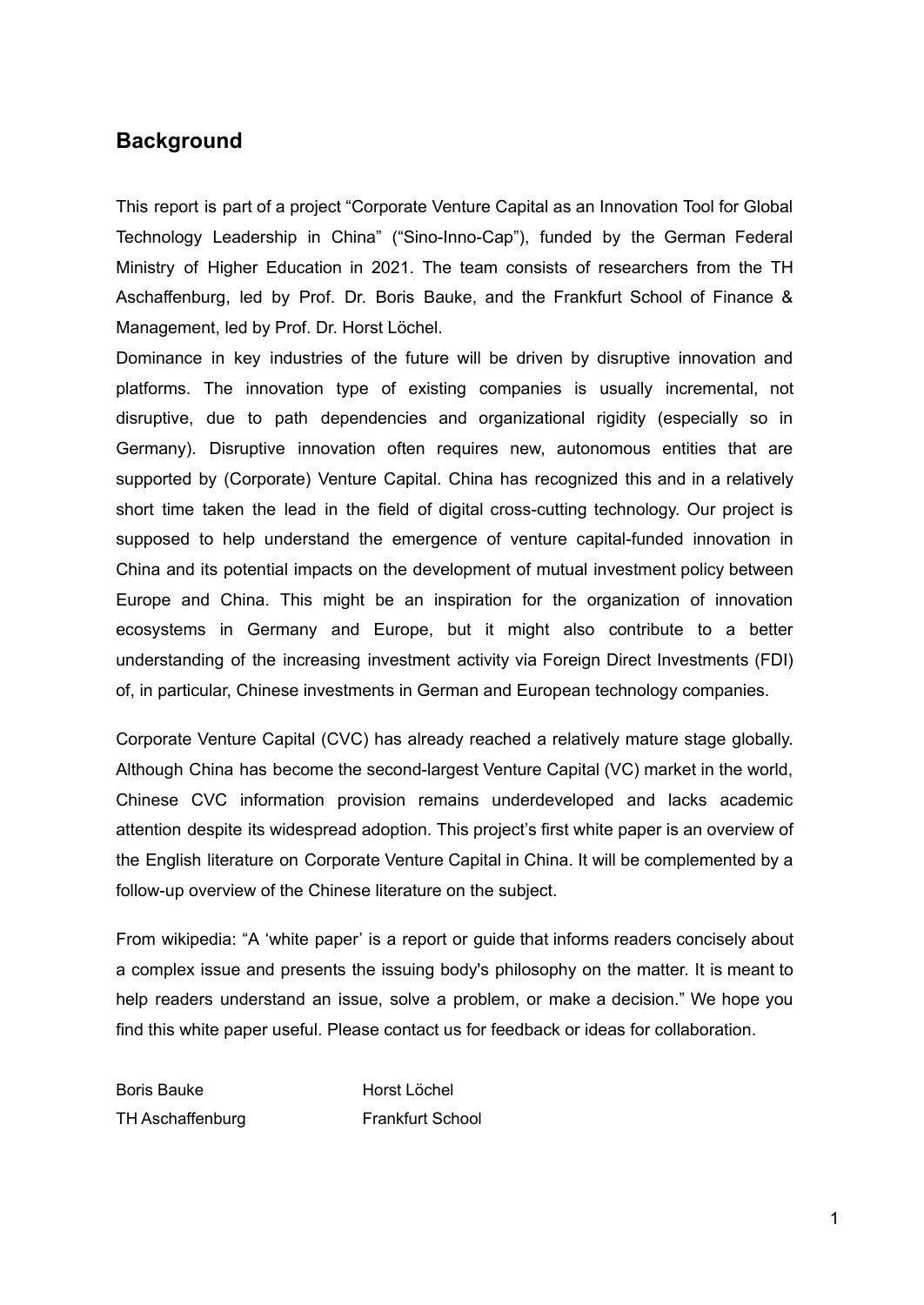# **1 Corporate Venture Capital: An Introduction 1**

### **1.1 Innovation in Corporations**

Innovation plays an important role in many companies' business strategy. Large companies entering the mature stage of their life cycle often are troubled by various bottlenecks such as declining innovation capability, slowing development, and worsening conditions for transformation. Therefore, many firms turn towards entrepreneurial activities for a breakthrough (Wang & Pu, 2016). However, implementing an optimal innovation strategy remains a major challenge for every company. Examples of innovation practices include internal Research and Development, Mergers and Acquisitions, joint ventures or alliances, corporate venture capital, and accelerator programs (see Figure 1 below). The fields within the red polygon mark the subjects of our research project.



Figure 1: Corporate Entrepreneurship and CVC. Source: Own Illustration.

An innovation strategy lays the foundation for a company's innovation system which adopts those innovation practices. In such a system, processes and structures are clearly defined to explore for new innovation opportunities, translate ideas into product designs,

<sup>1</sup> We thank Mark Aschmann, Jakob Otto, Maria Schuran and Jutta Annemarie Zeko of Frankfurt School Student Consulting for valuable research assistance.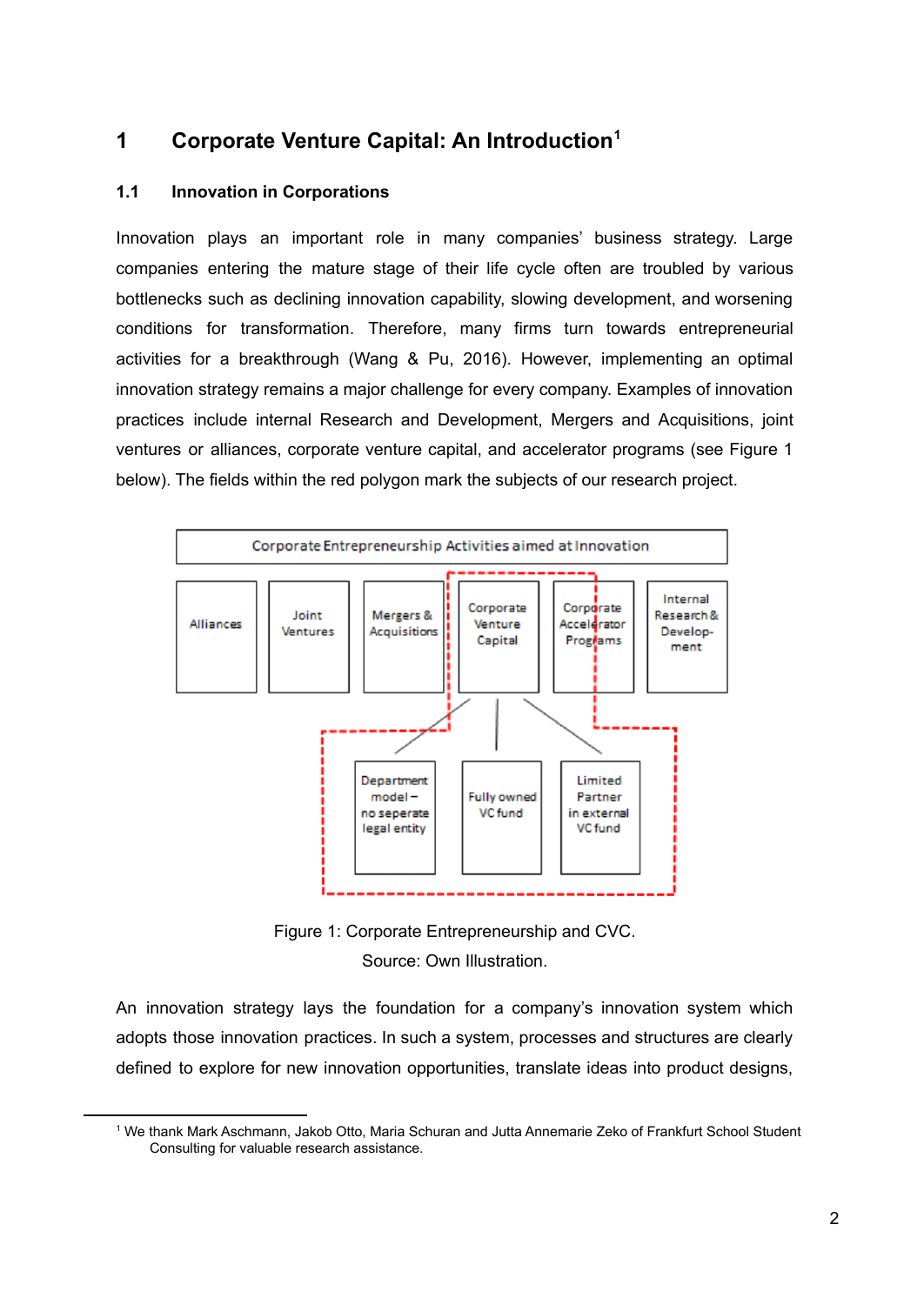and narrow down the projects receiving ultimately the funding. Correspondingly, a company's innovation system should be unique allowing a symbiosis between its innovation and business strategies. Therefore, a specific system does not fit optimally for other corporations (Pisano, 2016).

Additionally, governments have implemented innovation strategies at the country-level. For instance, countries may adopt horizontal policies to support all sectors, or vertical policies to target specific sectors. For example, the German development bank KfW provides promotional programmes for business start-ups. In China, the 'Innovation-Driven Development Strategy' (IDDS) was introduced in 2016, focusing on the so-called technology triangle, namely data, AI and communication. This specific policy is by far the most sophisticated one announced so far in China and might impact the Chinese society and economy significantly (Naughton, 2021). The present paper particularly focuses on how Corporate Venture Capital is used as a tool by corporations and the government to drive innovation in the field of technology.

#### **1.2 Definition**

We follow Dushnitsky, Yu & Lu (2020) and **define CVC as large non-financial organizations making minority investments in external and operationally independent start-ups.** This definition allows us to include all organizational forms of CVC depicted in Figure 1. We deliberately include the possibility that the investment is intermediated by a legally separate VC fund, in which the parent company might invest as an exclusive or non-exclusive Limited Partner. Given the strong role of the state in China, funds owned by the government might also be included in future analyses.

#### **1.3 CVC size, strategies and actors**

As a result, CVC has continuously gained relevance across all markets over recent years, as evidenced by global CVC-backed funding reaching \$79bn in the first six months of 2021, surpassing the 2020 annual record of \$74bn. Furthermore, exits – achieved through M&A operations or IPOs – have grown 95% YoY in the first half of 2021, reaching 438 in total numbers. A sharp rise in IPOs to 120 in the first two quarters of 2021 stands out as a 300% increase compared to 2020 (see Figure 2 below). Although the relevance of Asian start-ups has grown, 51% of all funding is still attracted by US-based start-ups (CB Insights Research, 2021).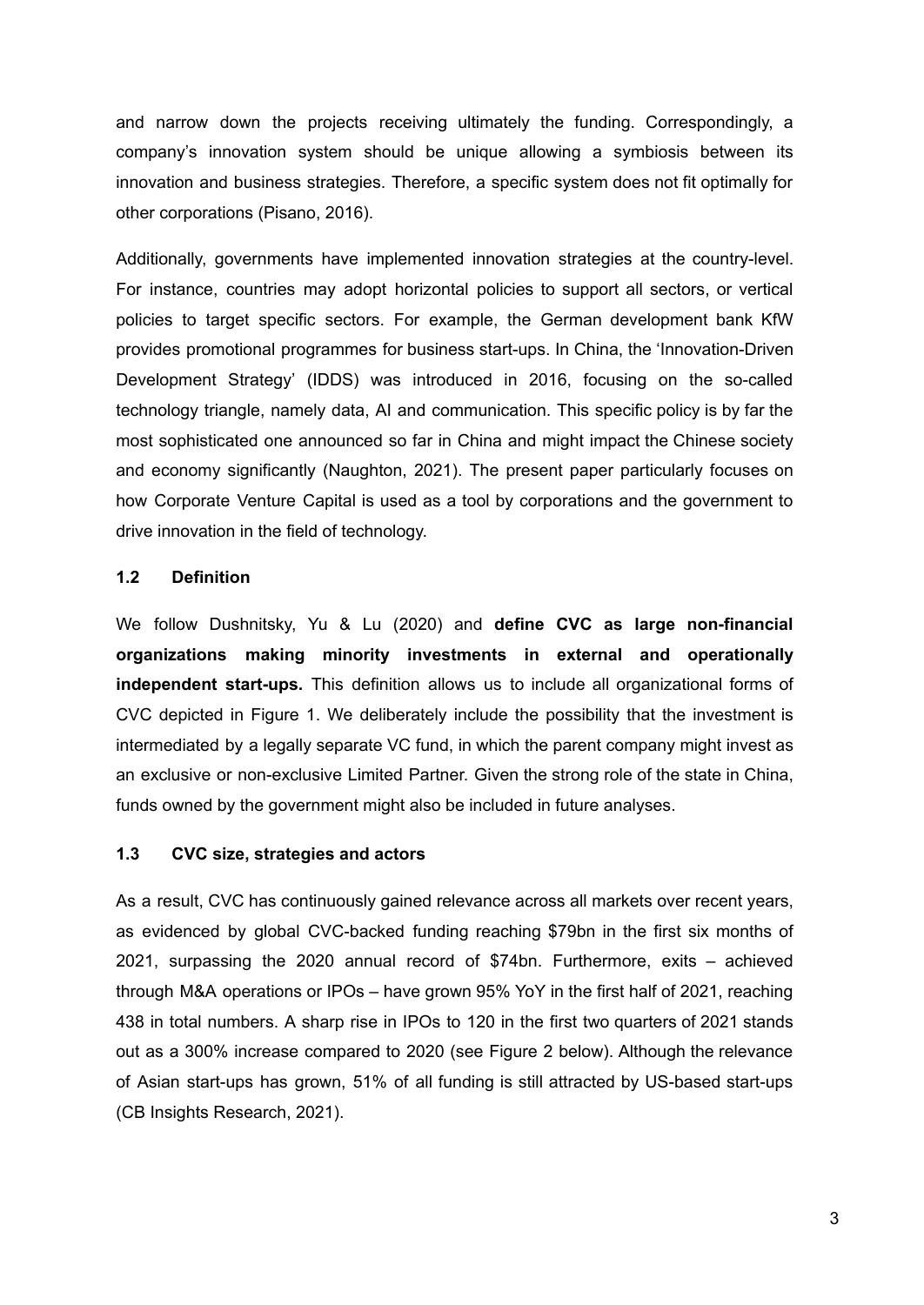

#### Figure 1: Recent development of the global CVC market Source: CB Insights, 2021.

Figure 2: Recent Development of the Global CVC Market. Source: CB Insights Research, 2021.

A CVC program may have a decisive impact on the business development of both investors and investees. Lerner (2013) states that the main positive impacts expected for the investing company are:

- It is a cheaper and quicker solution to gain insight into new possible technological fields by investing in a start-up. In addition, Hurry, Miller & Bowman (1992) mention that CVC offers the possibility for the parent company to acquire the venture's technology, capabilities, and resources via a contractual option. Accordingly, this helps the investor to react fast to market changes and enter into niche market segments which are captured more effectively by smaller start-ups compared to large corporations. By doing such external research and development, there is no need to spend time and capital for setting up an internal R&D department anymore.
- CVC investments are more flexible in terms of exiting unsuccessful investments. Should a CVC investment become unpromising, it is easier for the investing company to terminate the initiative than to close down its own internal research facility.
- Supporting an external venture could also help boost demand for the investing company's own products. For example, a start-up might need its investor's product to produce its own items.
- Companies with a CVC program can also benefit financially.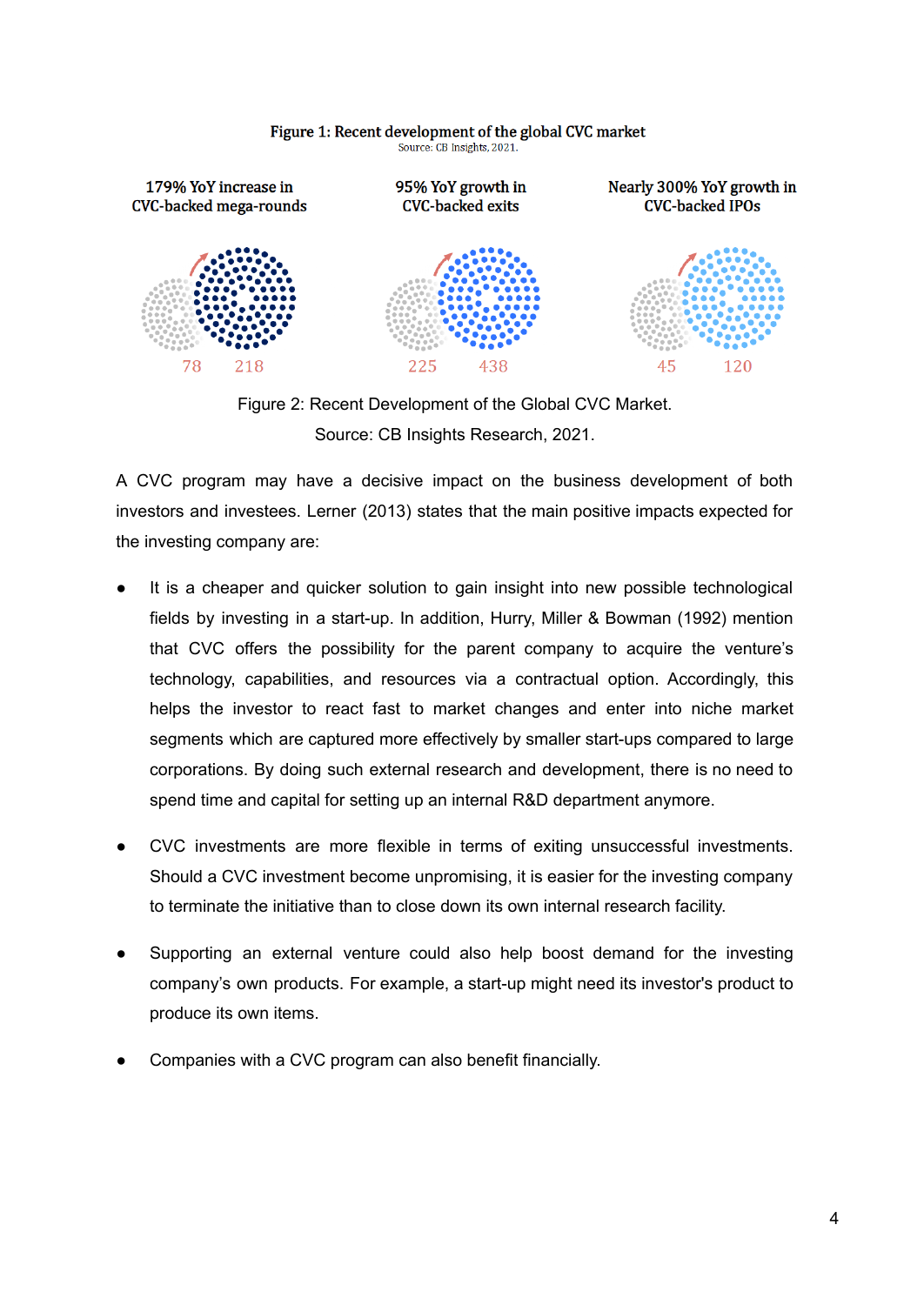More recent literature states additional benefits:

- The investor can gain access to external networks and improve the social recognition on the market among other groups and further reduce search cost and transaction cost in light of CVC investments. With this advanced knowledge, the strategic alliance provides the CVC investor with new possible investment areas and grants the investor access to other start-up companies (Dushnitsky, Yu, & Lu, 2020).
- CVC investments also provide new beneficial resources that enhance the M&A effectiveness and efficiency. M&A and CVC activities share similarities in a target's evaluation and selection process. The engagement in CVC provides the investor with valuable knowledge about their respective industries. Materializing trends and rising technology levels improve the assessment process of the parent company. A deeper understanding of the factors mentioned above also significantly reduces the required due diligence process and enables more efficient M&A operations (Ma, 2020).

However, running a CVC program is a **challenging task** as described by Lerner (2013). In particular, the following risks have to be taken into account when making CVC investment decisions:

- If the parent company and the invested start-up do not share the same objectives, the investment decision often does not go well. In particular, CVC activities can experience inefficiency due to information dilemmas. Zheng, Hongxing & Wen (2018) put forward that the investee venture can refuse to disclose relevant intelligence caused by the investee's fear of opportunistic behavior from the parent company.
- A complex decision-making process could lead to untimely investment judgments missing great opportunities.
- It is crucial to set the compensations in a CVC program in a similar way to the salaries of venture capitalists. Otherwise, the parent company could lose its talent to other VC funds.
- The exchange of technological knowledge may not work properly between the venture and the parent company. There are many explanations for this: The start-up might be located very far away from the investing company. Alternatively, the technology might not be a good match with the investing company.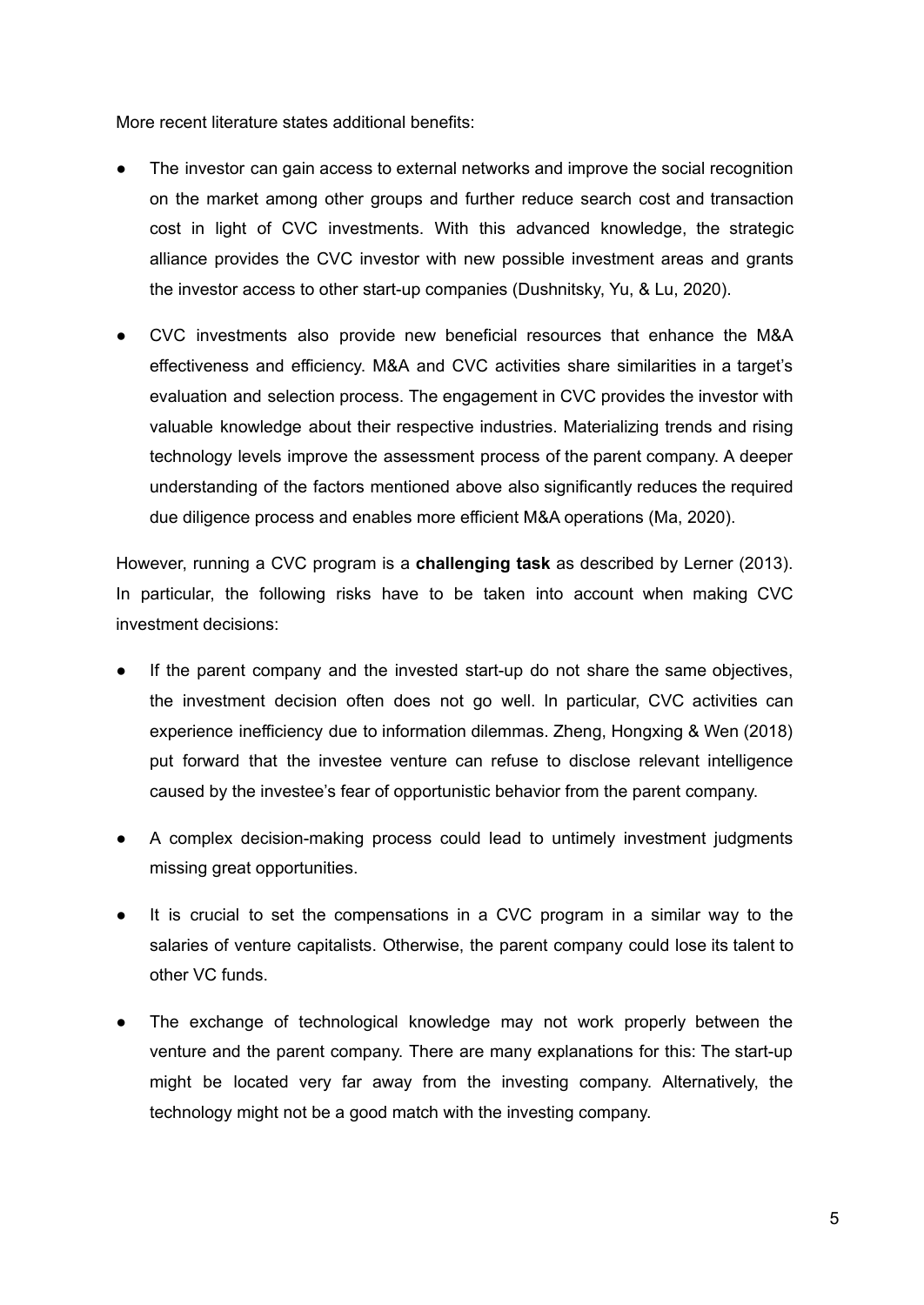**For venture companies**, CVC offers the opportunity to secure funding for their innovation activities. If the parent company of the CVC has a strong technological match with the start-up, the investee company could utilize the investor's assets such as distribution channel, reputation, or manufacturing capability to further boost its business. The investee venture can even implement its investor's business procedures and culture (Chesbrough, 2002). On the other hand, CVC investors might exploit the investee venture, particularly when the venture and the parent company of the CVC compete in the same product market. For example, the parent company could create superior products derived from the R&D activities of the invested growth company, leading to cannibalization. Hellmann (2002) shows that entrepreneurs favor IVC over CVC for financing in such situations.

In terms of **organizational form**, CVC programs can be set up in various ways, which may be categorized in the following four modes (Rongzhongyanjiu, 2020):

- In a direct investment model, the parent company establishes an internal investment department to carry out the investment strategy and standardize the management of the subsidiaries. In this case, the department is not a separate legal entity.
- In the case of a wholly-owned subsidiary model, the parent company establishes and fully owns a separate legal entity as the investment and capital operations platform for the asset management of the parent company's investments.
- In case of the affiliate model, the parent company establishes a subsidiary in cooperation with a third-party, which conducts all the CVC investments of the parent company.
- External funds model refers to the parent company investing in external funds in the form of limited partnerships (LPs).

Each of the above-mentioned CVC models has its advantages and limitations. For example, the built-in direct investment department model can avoid the principal and agency-related problems related to intermediaries and strengthen the control of all investee businesses by the parent corporation. However, it lacks flexibility as CVC investments are funded off directly from the investor's balance sheet on a deal-by-deal basis. As a consequence, CVC activities from the parent company are more uncertain and depend on the fluctuation of the business cycles, corporate operating budgets and corporate priorities (Shibata, 2020). CVC tend to concentrate more on later-stage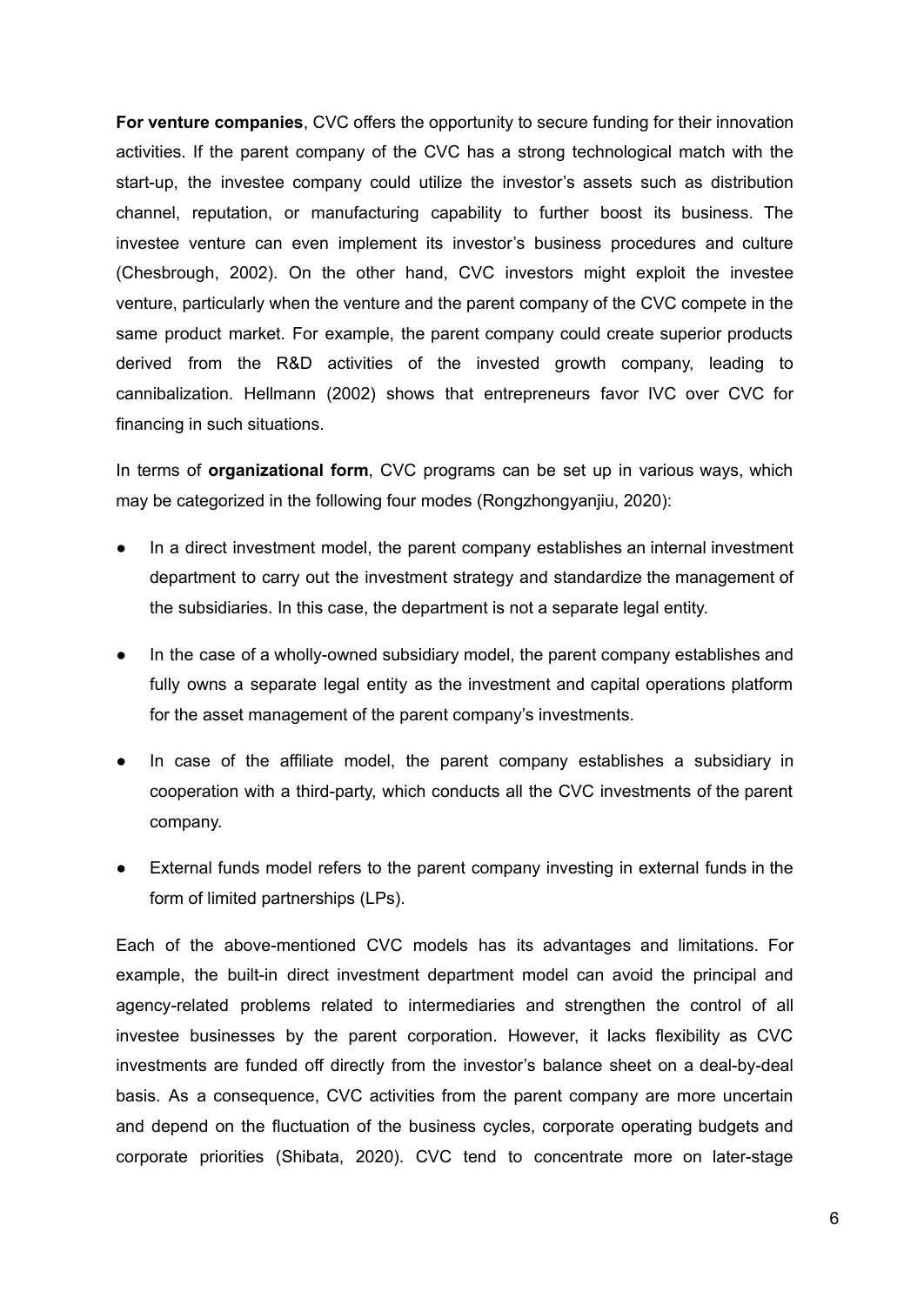investments (Asel et al., 2015). Conversely, research has highlighted that investors with dedicated, independently operated CVC entities instead of internal strategic departments evaluate start-ups more independently and objectively. The external investment units take more accountability for their investment performance. Even more so, an external CVC unit reduces the problem of overconfidence and principal-agent problems (Dushnitsky, Yu & Lu, 2020). However, Rongzhongyanjiu (2020) states that in the case of an external funds model, the investment process might be inefficient due to the multi-party decision-making process. Corporates might choose to syndicate financing with an external VC, in the form of becoming a Limited Partner. In this case, the strategic investor plays a more passive role and provides less other support to the venture while the VC is the active investor (Hellmann, 2002).

CVC investments are characterized by two dimensions: on the one hand the predominance of strategic versus financial objectives, and on the other hand, a loose link vis-a-vis tight connections between the investing corporate and the invested start-up. Around these dimensions, Chesbrough (2002) has broadly categorized four different **types of CVC investments:**

- *Driving investments* prioritize strategic objectives over financial returns and are typically characterized by a closer connection between the operations of the investor and the investee company.
- *Passive investments* aim for profits with a weak operational link between the investing company and the invested start-up.
- *Enabling investments* emphasize the strategic objectives of the investor with a loose operational connection to the investee company, the main rationale being complementarity.
- *Emergent investments* are thought to explore new business opportunities in areas with close operational synergy between the parent company and the start-up business.

Regarding the **strategic objective** of the parent company, a CVC can be differentiated as a horizontal or a vertical expansion. In a horizontal expansion, the investor finances investee ventures in a complementary industry. As a result, the company business reaches a higher level of diversification. In the case of a vertical expansion, the CVC investment is targeting upstream or downstream related start-ups based on the core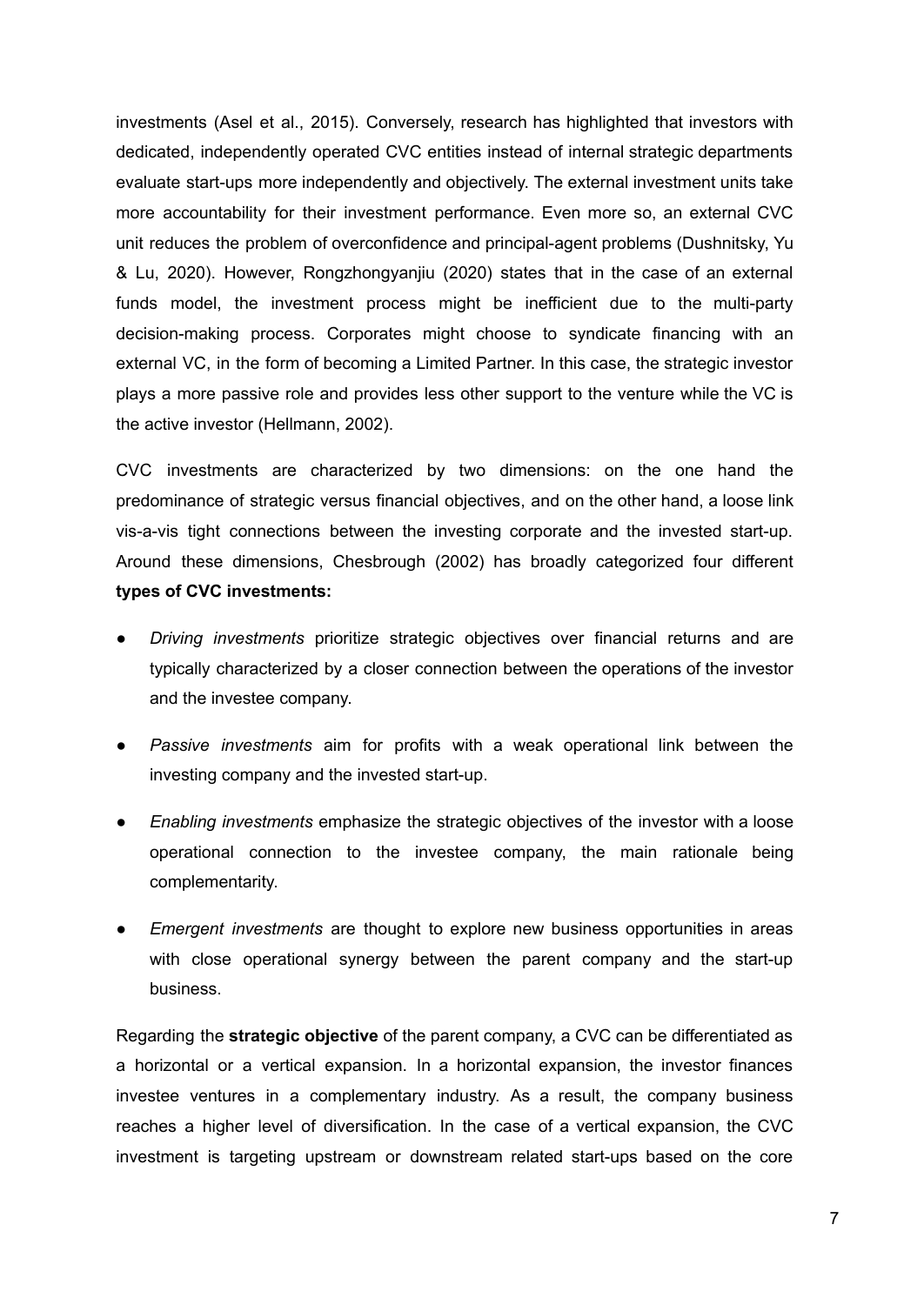business of the investing company. An upstream investment is directly linked to controlling the supply of raw materials, services or other resources of service providers and thus influences production and transaction costs. Investing downstream can increase sales channels and expand the investors' core business scope (Rongzhongyanjiu, 2020). It is necessary for an investing company to have a clear understanding of its overall business strategy and operational capability before engaging in CVC activities.

#### **1.4 CVC Portfolio Composition and its impact on Innovation**

After discussing the details on the categories of different single CVC strategies on a firm-level basis, it is crucial to analyze the interactions of multiple CVC investments conducted by the parent company on a portfolio-level.

Vassolo et al. (2004) mention that the portfolio of ventures achieve a different performance compared to the sum of each alone. Further, Lin & Lee (2011) state that the configuration features of a CVC portfolio has an influence on the growth opportunities and firm value of the investing company. Particularly, industry diversification and a close vertical linkage between the parent company and the investee ventures has a positive impact on future growth value for the CVC investor.

Accordingly, the rise of novel technologies can be better captured by being involved in multiple industrial segments via portfolio diversification than by narrowly focusing the CVC investments on a few industrial sectors (Hurry et al., 1988). Vassolo et al. (2004) shows that investing in ventures that are in the same industry sector, leads to an aggregate growth value for the parent company that is lower than the sum of the growth values of each venture.

Lin & Lee (2011) also argue that investing vertically outperforms horizontal expansion. More diverse information about customers or other stakeholders can be accumulated if the parent company is aiming for downstream and upstream related ventures. On the contrary, the CVC investor would only gain redundant information in a horizontal investment. In addition, a vertical investment can result in the development of an ecosystem triggering innovation. Such a growth opportunity is usually not available in a horizontal investment.

In addition, the investment intensity also has an impact on the parent company's growth value. Wan & Lu (2014) find a linear relation between the number of CVC investments in a portfolio and the innovation level of the CVC investor.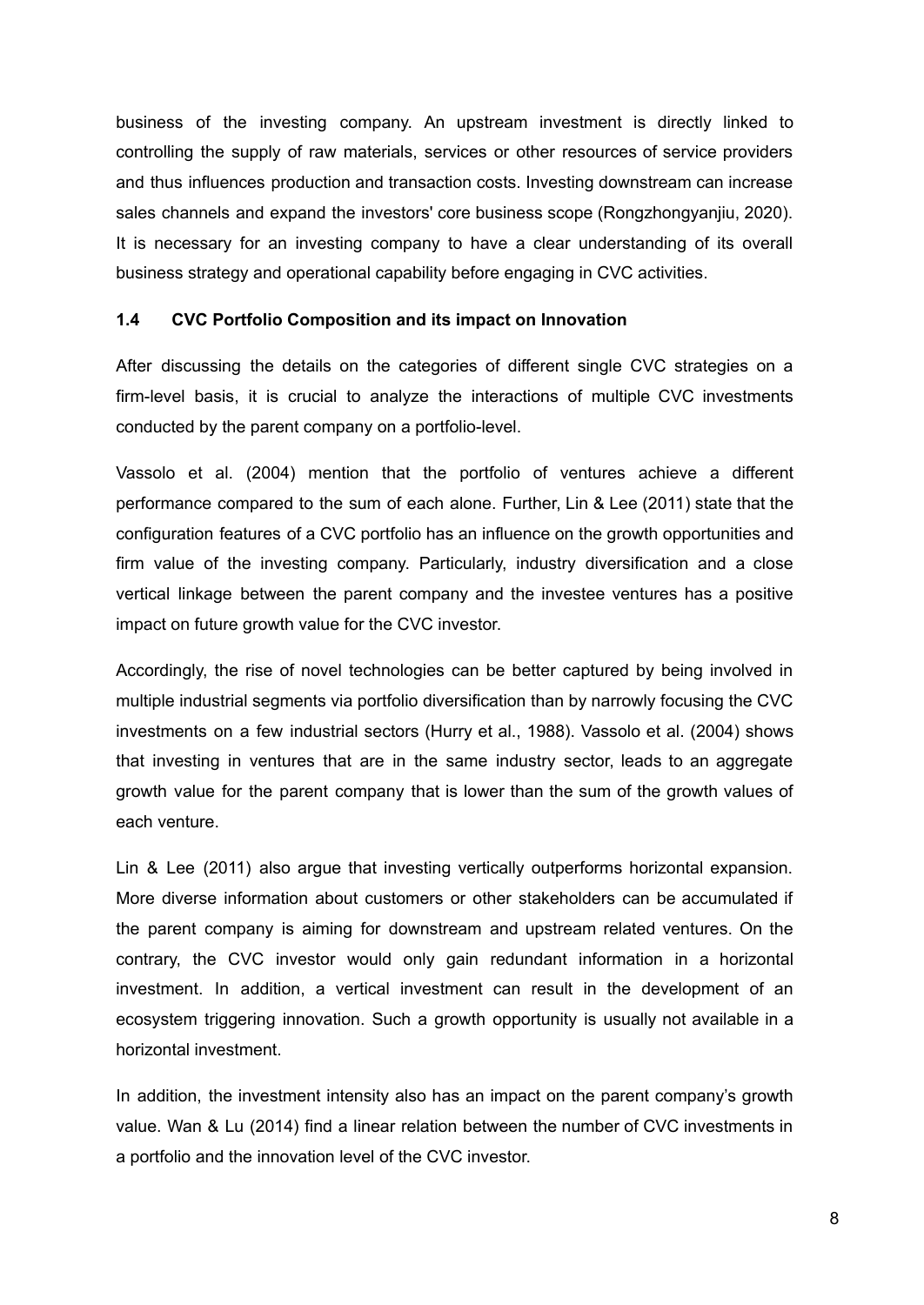Therefore, it is also important to understand how to configure and allocate the investment budget in a CVC investment portfolio if the parent company plans to capture innovation via CVC.

#### **1.5 Difference between CVC and other forms of Venture Capital (VC)**

In addition to CVC there are other forms of venture capital like the already-mentioned independent venture capital (IVC), state-owned enterprise-affiliated venture capital (GVC), university endowment (UVC), and so on. Chen et al. (2021) find that a VC's affiliation affects the business model in terms of what type of industries the fund invests in, what kind of companies are funded, and others. IVC is the most widely used form in China (Chen et al., 2021). Chemmanur, Loutskina, & Tian (2014) mention that as elsewhere, it is usually set up as a limited partnership and generally framed by a contractually limited investment time horizon of ten years. In contrast, CVC funding units are mostly arranged as subsidiaries of an investing company. As a consequence, CVCs have a longer investment horizon than IVCs. IVC funds have the only investment goal to maximize the investment yield, while CVC's investments need to find a balance between strategic and financial objectives. Additionally, the compensation structure differs between IVC and CVC. IVC funds typically have a "2-and-20" fee structure with IVC managers charging a 2% fee on the assets under management and can charge another 20% on any profits that exceed the pre-defined hurdle rate of the investments. On the other hand, CVC fund managers receive a fixed salary and a bonus that depends on the business performance of the parent company.

Due to these striking differences, Chemmanur, Loutskina, & Tian (2014) argue that CVCs are willing to experiment and have a higher fault tolerance compared to IVC. Furthermore, CVCs with their corporate parents possess distinctive industry information and technology used by the portfolio ventures, particularly if the start-ups have a close operational link to their investor's parent company. As a result, CVCs are superior in selecting ventures with higher innovation prospects and can thereafter more effectively foster innovation in their portfolio ventures.

According to Chemmanur, Loutskina, & Tian (2014), CVC-backed start-ups generate more patents and receive more citations in the three years leading up to an IPO than IVC-backed start-ups. Similarly, Lee (2021) finds that CVC-backed start-ups in China have a higher innovation productivity compared to firms without receiving CVC financing.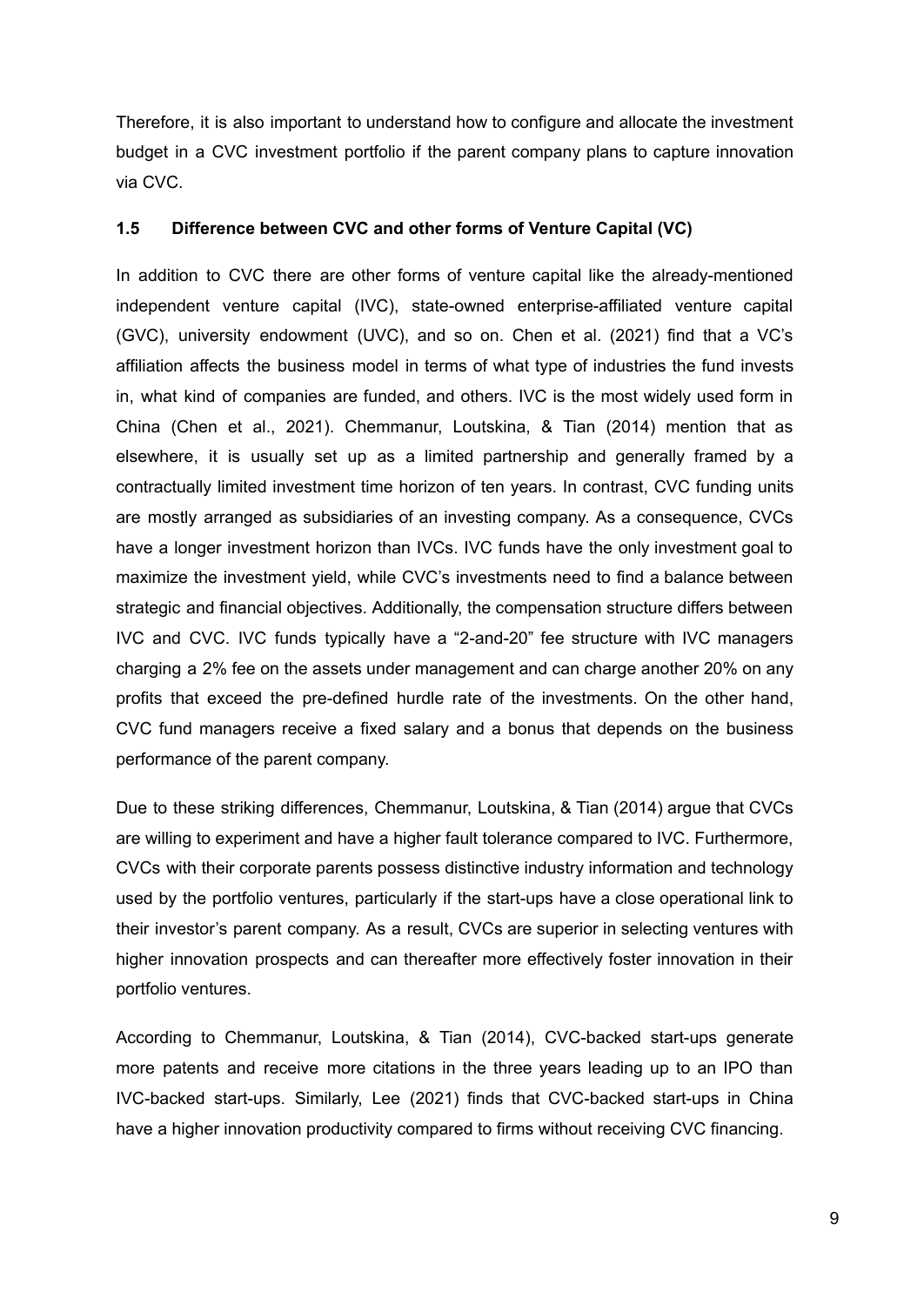Next to the innovation productivity, key differences in IPO performance between CVC funded companies and those funded by IVC become visible. Gompers & Lerner (1999) show that companies with CVC investments receive higher stock prices and market valuations over different investment rounds than those without CVC investments. In this way, more financial benefits are created for the enterprises and investors. Zheng, Hongxing & Wen (2018) shows that IPO underpricing is more significant for enterprises without CVC investment than those funded by CVC. After 5 years post-IPO, CVC-backed ventures' profitability is statistically insignificant compared to the IVC-backed ventures (Chemmanur, Loutskina, & Tian, 2014).

Chemmanur, Loutskina, & Tian (2014) provide a justification for why IVC and CVC can co-exist in the venture capital industry. They claim that IVC outperforms CVC if the technological fit between the involved CVC parent company and the investee venture is weak. Additionally, as IVC fund managers' remuneration depends on financial performance rather than on strategic objectives, they have no motivation to exploit their portfolio ventures. These underlying dissimilarities between CVCs and IVCs profoundly impact the outcomes of their respective investments.

The next section provides an overview of the Chinese CVC market and highlights its structure, regulatory environment and general developments.

## **2 CVC in China**

China has seen an exceptional period of high growth rates over the past four decades. However, traditional drivers of this growth are getting exhausted and GDP growth has been slowing down in recent years. Faced by a rapid demographic aging and declining returns to public investments, China is required to develop new drivers of growth alongside more efficient resource allocation. This is challenged by the need to reduce environmental impacts while increasing productivity simultaneously (World Bank, 2019). Hence, China is currently undergoing a major transformation and plans to upgrade or digitalise its manufacturing industries in order to unlock such new drivers.

With the introduction of the Chinese fourteenth five-year plan and the so-called "Innovation-Driven Development Strategy" (IDDS), an increased focus on industrialization, including expanding 5G and other communication infrastructures and more efficient manufacturing processes has been set. In addition, this particular social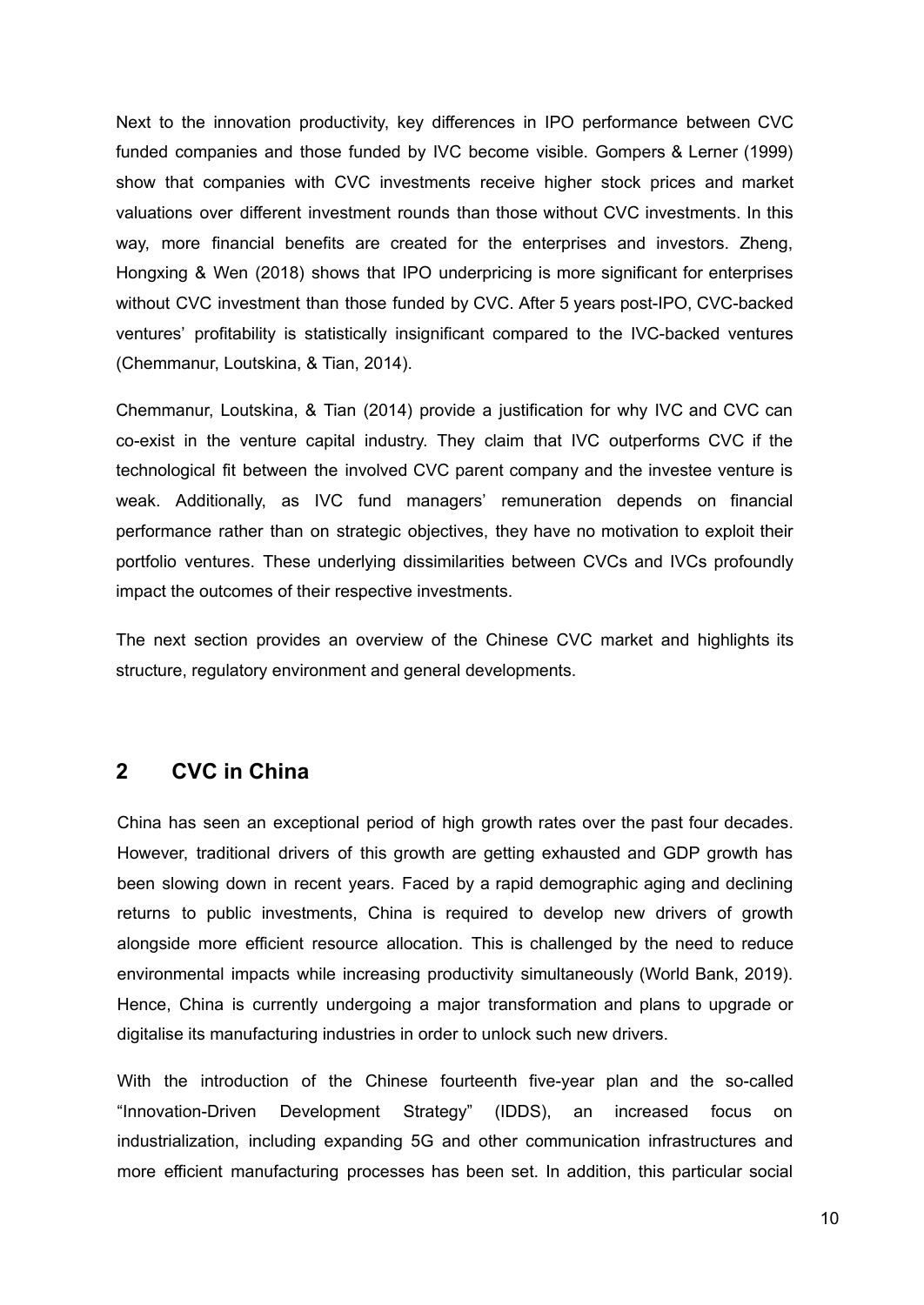and economic [development](https://en.wikipedia.org/wiki/Economic_development) initiative issued by the [Chinese](https://en.wikipedia.org/wiki/Chinese_Communist_Party) government states that China must strengthen innovation, especially in IoT, extensive data analysis, AI, blockchain and sustainability. The fourteenth five-year plan reads that value chains should be exposed to more innovation in all aspects. In addition, emerging markets are to be embraced, and the transformation of traditional markets is to be promoted, leading to further desires for innovation and entrepreneurial approaches. The governmental urge to pursue innovation may be a catalyst in CVCs pursuing investment opportunities more aggressively and to a greater extent. Because such developments require significant capital expenditure and may lead to new markets and technological advancements, increasing demand for venture capital and allowing CVCs to leverage emerging technologies of young start-ups (Zhonghong Guoyan Information Technology Research Institute, 2020).

### **2.1 Current state**

In the late 1970s, the Chinese government began to moderate restrictions on the economy and private institutions, leading to a vast increase in investment. As a result, over one million privately owned institutions were created between 1979 and 1999, with general venture capital rapidly gaining relevance in the Chinese market during this period. Initially, investors targeted low technology sectors like hotel facilities which offered a lower risk profile. This contradicted the demands set by the Chinese government, which wanted high tech and infrastructure projects to be supported (Ahlstrom, Bruton, & Yeh, 2007). According to Fujishiro (2018), the largest investors of Chinese VC companies in 2016 were government institutions and state-owned enterprises (35%), institutional investors in the private sector (14%), individuals (12%), and mixed-ownership enterprises (5%). CVC began to flourish only in the late 1990s when the government began to fund the venture capital firms, consequently experiencing four stages of development: (1) budding stage between 1998 and 2009, (2) substantial development stage between 2010 and 2012, (3) rapid expansion between 2013 and 2016, and (4) an adjustment period from 2016 onwards (Rongzhongyanjiu, 2020).

Following the development of the global CVC market, the CVC investment activity in China has accelerated in the first half of 2021, with a 54% YoY increase in deal count and a 100% YoY increase in investment funding. As a result, 2021 is on track to surpass the previous all-time highs set in 2018. A 47% YoY increase in the number of mega-rounds, which are investment deals where a start-up can raise more than \$100m, is further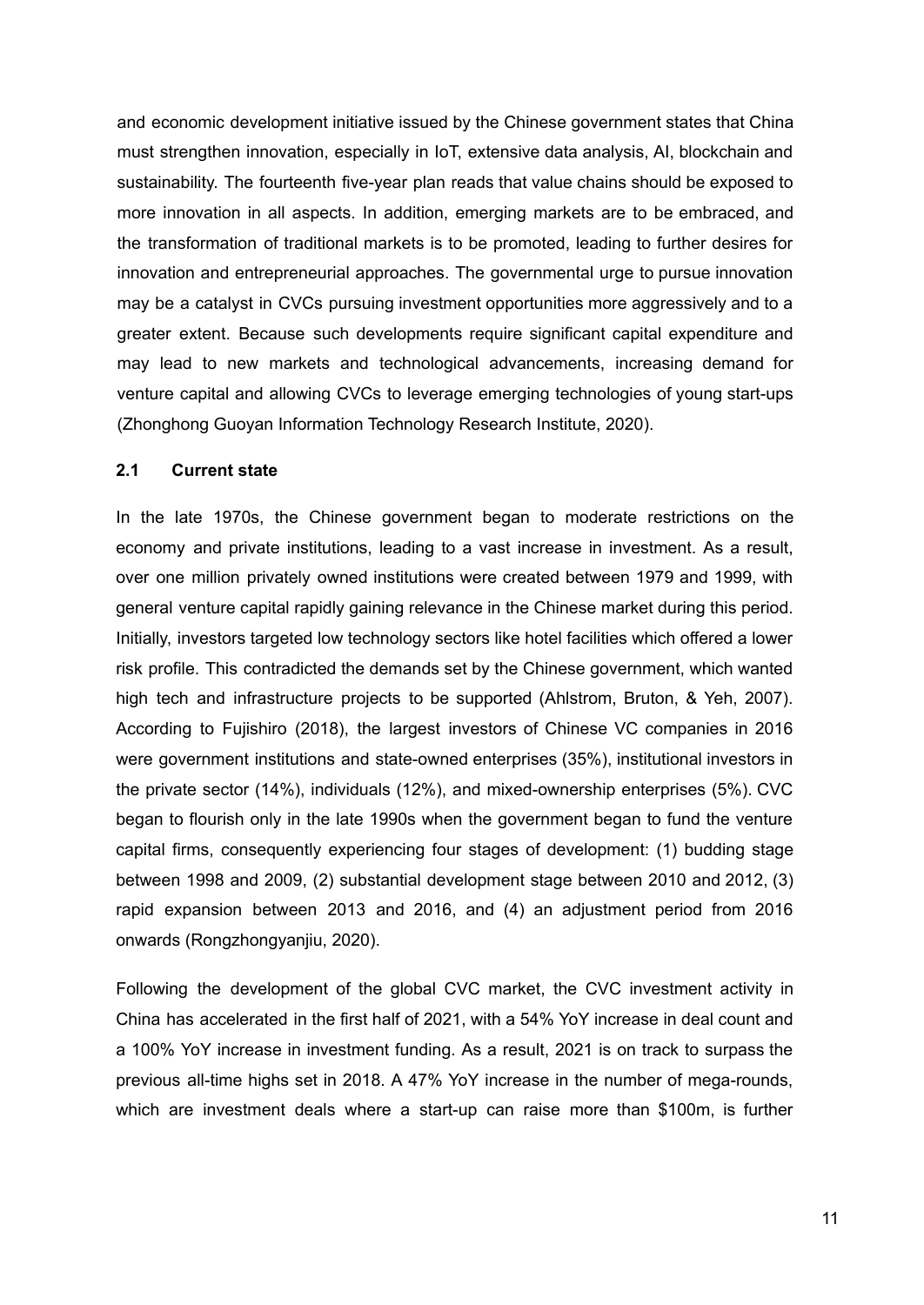evidence of the exceptionally increasing relevance of CVC in the Chinese market (CB Insights Research, 2021).

The analysis of the annual Chinese CVC report by Rongzhongyanjiu (2020) shows that as of June 2020, 727 Chinese CVC institutions had been established and contributed 20% to the Chinese venture capital market in terms of invested capital. Most CVCs are geographically concentrated in Beijing (35%), Guangdong (20%) and Shanghai (14%), with these three locations accounting for roughly ⅔ of Chinese CVCs (Rongzhongyanjiu, 2020). Research generally categorizes the market into traditional industry CVCs, internet-affiliated CVCs and unicorn CVCs, where a start-up is valued at \$1bn or higher. Of the 727 Chinese CVCs, 60% are affiliated with traditional industries, 37% have an internet focus, and less than 3% are unicorn CVCs (see Figure 3 below). The growing number of Chinese unicorns since 2014 might also have a positive effect on the investment climate. In the meantime, the number of unicorns in the USA stagnated (Bock & Hackober, 2020).

According to Rongzhongyanjiu (2020), China continues to rely on the booming internet sector, reflected by CVC investments in technological industries such as internet technologies, telecommunications, entertainment and media. In 2020, the most dominant and active CVC parent companies in China represent internet companies:

- Tencent Holdings Ltd.,
- Alibaba Group Holding Ltd.,
- Ant Group Co., Ltd.,
- JD.com Inc.,
- Xiaomi Inc.,
- NetEase, Inc.,
- ByteDance Ltd., and
- Greenland Holdings Corp., Ltd.

Accordingly, these tech giants have internet start-ups as their preferred investment targets and form an oligopoly in China's CVC market. The market share of these companies grew from 34% in 2019 to 41% investment volume in 2020. Of the ten most significant investment events in 2019, nine were occupied by internet-affiliated CVCs. The current proportion of investments that lie outside the core business area of the investor was less than 10% (Rongzhongyanjiu, 2020).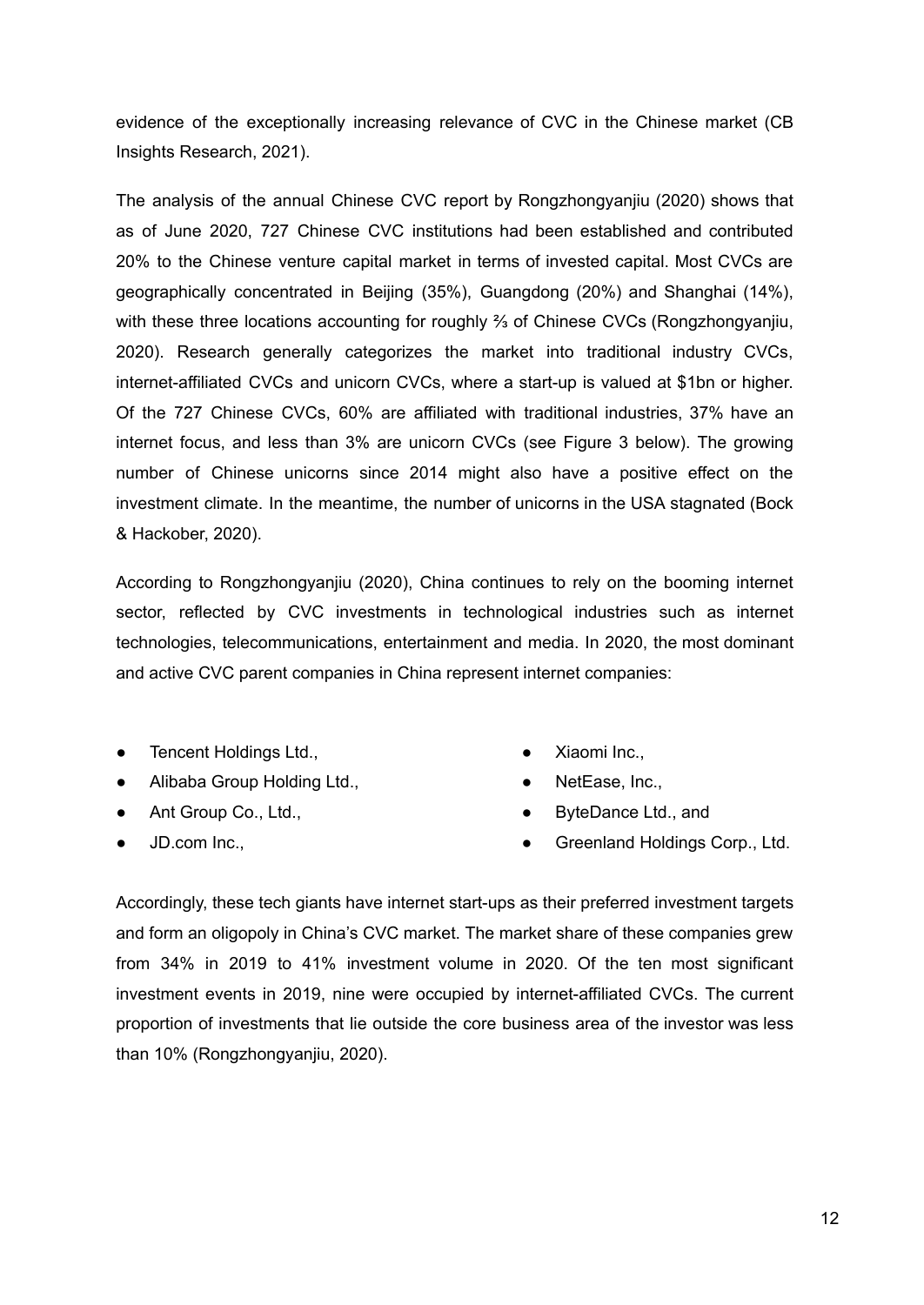



The Covid-19 pandemic has negatively affected the Chinese CVC market, leading to a decline in both frequency and amount of investment in the first half of 2020 by 17% and 35%, respectively. However, amid the depressed economy of early 2020, CVC investment activity was significantly higher than IVCs as leading CVC institutions such as Tencent Investment and the Xiaomi Group were more risk-tolerant and instead expanded their investments under the effects of the epidemic, with both their investment frequency and the amount they invested increasing year-on-year (Rongzhongyanjiu, 2020). Rongzhongyanjiu (2020) argues that information technology, consumer goods and information transmission, software, and IT services are the most critical industries in which CVC facilities are located in China. The number of CVC institutions in information technology accounted for 59.7% of the total CVC institutions. This sector is the largest as technology transformations can be realized in digitization and innovation in various industrial sectors. The number of CVC institutions in the consumer goods sector came in second because this industry sector is closely related to daily life and the diversified investments improve the breadth of one's business and the ability to avoid risks. In addition, the sustainable development and expansion of the company can be promoted in this way.

#### **2.2 Chinese policy frameworks and regulation influencing the CVC market**

Organizing economic activities of the society in China depends on the invisible hand (the market) and a visible hand (government intervention or guidance) (Ran, 2017). As such, according to Ahlstrom, Bruton & Yeh (2007), the state and its state-owned enterprises (SOE) are the largest employers and control important industries like financial services, power and telecommunications. SOEs have a degree of managerial autonomy with the idea that they implement government policies while remaining stable and agile. For many officials and policymakers, successful private companies can pose challenges and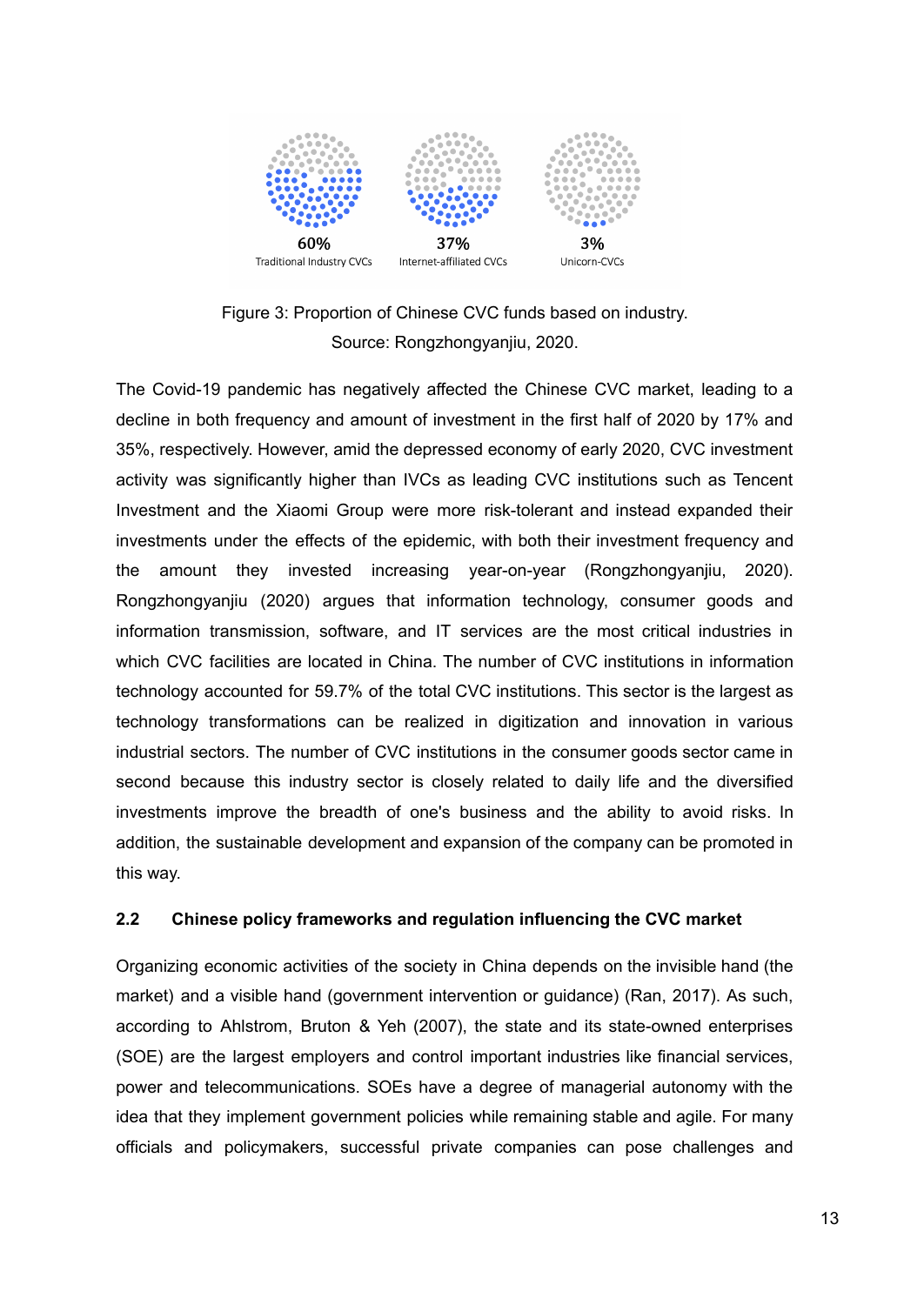increase competition for SOEs, and private companies create less social welfare compared to SOEs. Supported by the government policies in favor of state-owned enterprises and government VC funds is becoming increasingly dominant in China, often in the form of Corporate Venture Capital. For example, Dushnitsky, Yu, & Lu (2020) note that most SOEs set up either some kind of venture capital subsidiaries or venture capital funds, thereby creating so-called GVCs. Their organizational structure and process of the investments adopted are also quite similar to private companies. These GVC are mostly active in industries such as the Chinese mobile sector, merchant activities, and poly real estate. Furthermore, Suchard, Humphery-Jenner & Cao (2021) find that investee ventures backed partially by the government or the SOEs have a higher probability of a successful exit, mainly through an IPO in mainland China. In terms of the exit timing, these start-ups are more flexible than private VCs when it comes to exiting during a period of political uncertainty or bearing market conditions. However, a fully state-owned VC is not more likely to exit the portfolio venture, suggesting a greater inefficiency in the investment decision-making.

With regards to government policies, the government can sometimes impose taxes or fees on private companies that can be seen as a penalty for their political and economic interests (Ahlstrom, Bruton, & Yeh, 2007). The reason is that the government wants to trigger start-up innovation and protect competition since the current oligopolistic situation may reduce CVC activities and therefore also innovation (Guo & Wen, 2019). For example, the Chinese government recently cracked down on prominent tech giants during the corona pandemic. One of the state's objectives is to prevent the practice of incorporating start-ups into the parent company's tech ecosystem, which could make the investing company even larger and pose a greater threat to China's economy and social system. Because of joining a parent company's ecosystem, the investee venture is restricted in its decision-making. To illustrate, affected start-ups in such a situation can only use their parent company's payment and social media platforms, which can obstruct their long-term success (Li, 2021).

The Chinese government has recently taken prominent tech giants under scrutiny. Market observers expect the practice of incorporating a start-up into more extensive cooperation of the CVCs parent company to become less common. This and other changes might heavily alter the Chinese start-up investment market, but this is unlikely to force CVCs out of existence. Nevertheless, the government still encourages investments, aiming to promote the vital role of corporate investors in the Chinese and Asian start-up markets.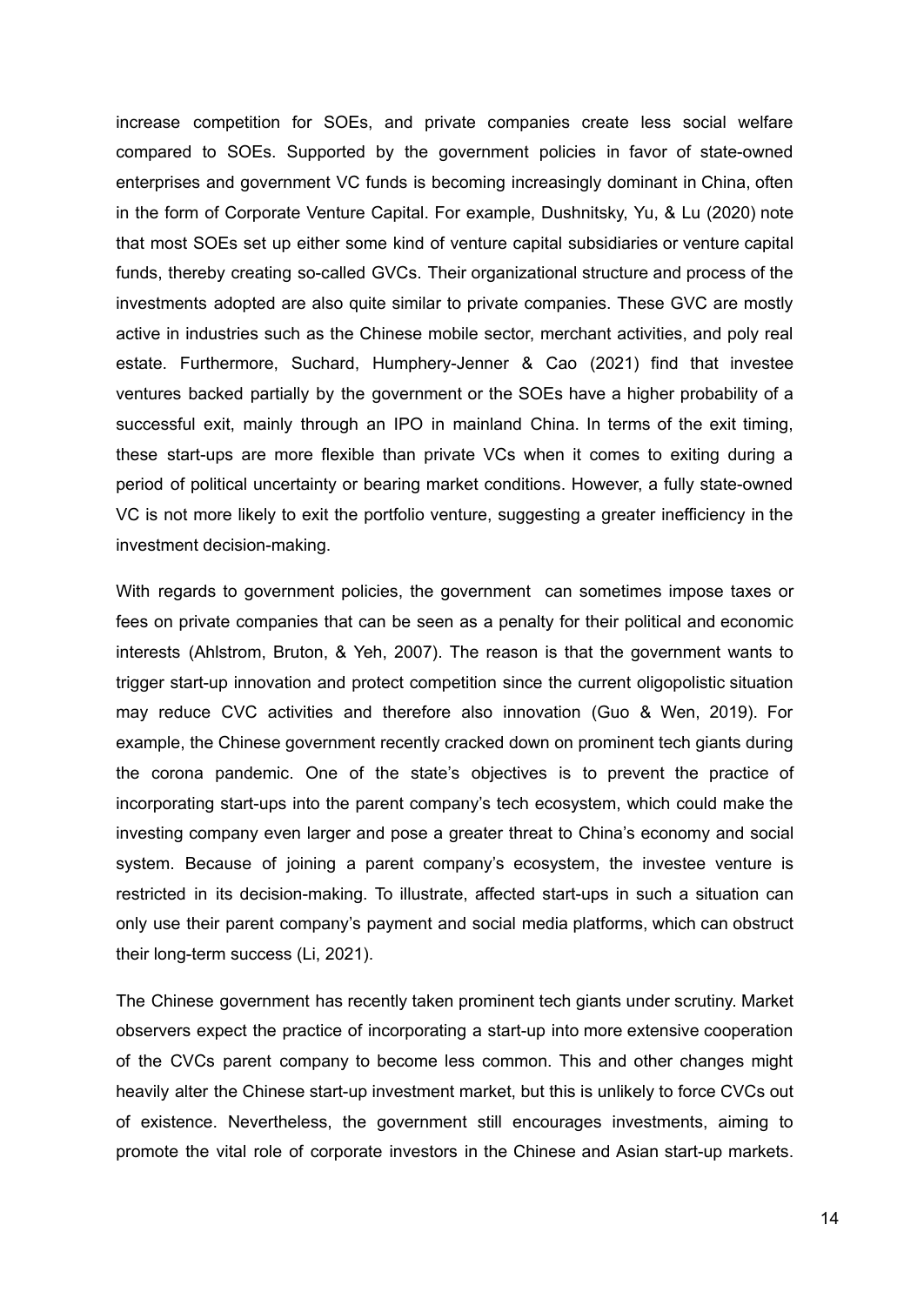These policies are foreseeable to stimulate innovation yet restrict large tech companies from escaping out of government control (Li, 2021).

## **2.3 International dimension and stages**

Chinese investments also take place outside China: Investments into US start-ups have experienced triple-digit growth rate over 2010-2017. This is unsurprising as there are many benefits to being part of the American innovation system. Chinese-based companies conduct foreign direct investments via CVC due to strategic motivations (Soloveva, Yamini & Wei, 2020). For example, Chinese companies will be able to obtain the technology of the American start-ups and can utilize it for the Chinese market. Among Chinese foreign direct investments into the United States, VC funds account for 78% and CVCs for just 22% of the investment activity (Gonzales Ohara 2018). However, recently, Chinese acquisitions in the US decreased immensely compared to the previous years. Beijing's regulatory breakdown on outbound capital flows contributed significantly to this decline. In addition, growing regulatory hurdles for Chinese investors in the United States regarding approval by the Committee on Foreign Investment in the United States (CFIUS) decreased acquisitions (Gonzales & Ohara, 2018).

CVC investments tend to be more flexible in terms of investment stages and rounds, targeting the realization of group or parent company strategies, with investments at all stages and across the industry chains. China's CVC institutions support a lower percentage of seed round projects compared to the global level, and invest even less in seed projects with no funding history. They mainly focus on series A and B, and do not shy away from spending money on quality late-stage projects (Zhu, 2020). Figure 4 highlights the five most prominent future directions of Chinese CVC.



Figure 4: Focus of future Chinese CVC investments. Source: Zhu, 2020 (translated).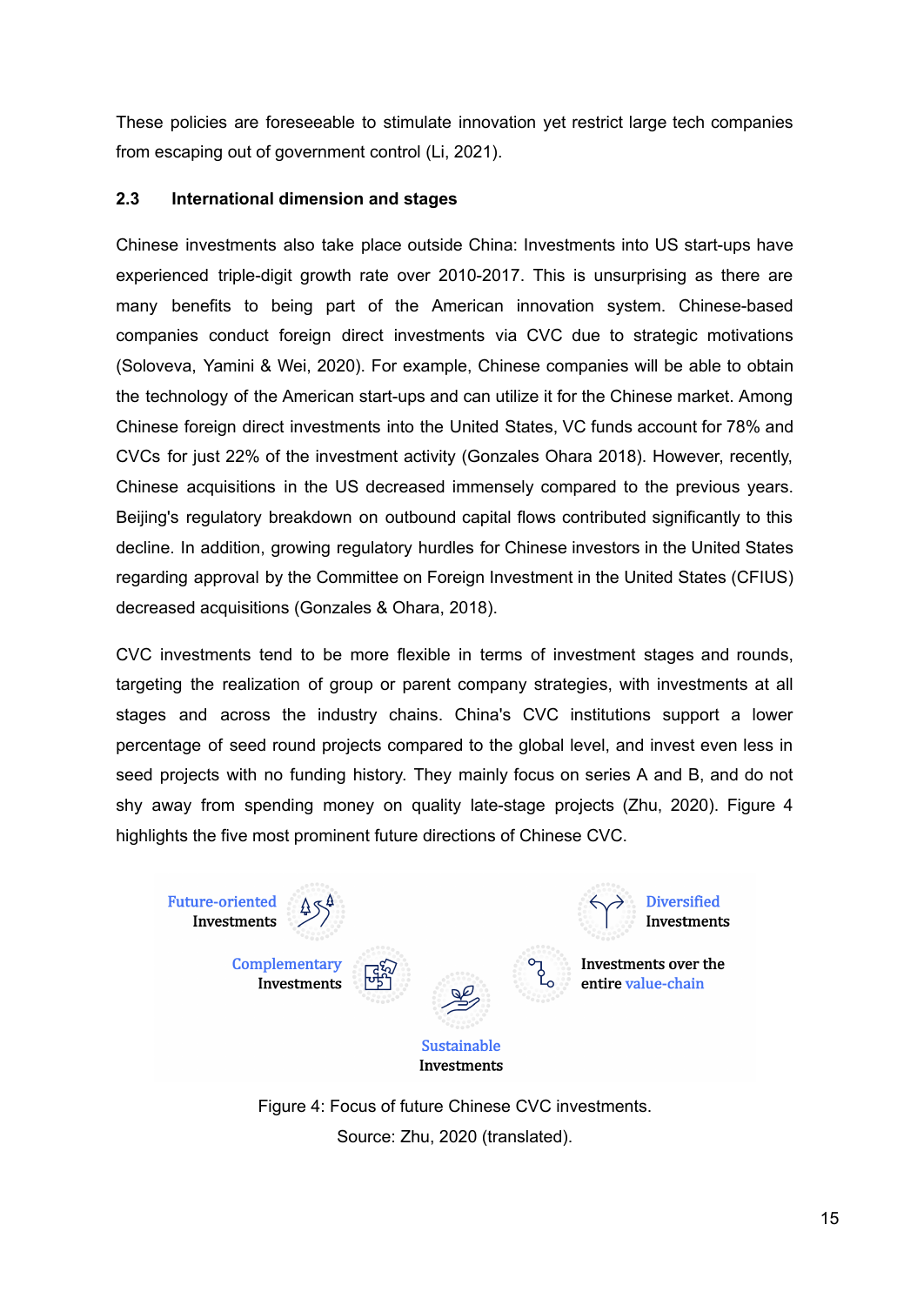#### **2.4 Difference between the Chinese and US VC markets**

China's CVC market has evolved rapidly in recent years, and has evolved according to its specific institutional circumstances. As such, the market is dissimilar to the American VC market: Ahlstrom, Bruton & Yeh (2007) show that in North America, venture capital is mostly structured as limited partnerships. The limited partners are often rich individuals, endowments, pension funds and corporations, while Chinese VC funds - at least until about 2005 - were most often backed by banks and corporations. GPs need to adapt to local circumstances as China itself is regulated by different frameworks in different regions. This is defined as "Chinese style federalism" by Ahlstrom, Bruton & Yeh (2007). Tax rates are often different in different provinces impacting the fund domicile of VC funds. This Chinese regionalism is also affecting the prospects of high-tech companies. Different regional markets might have different requirements for the venture's products.

Ahlstrom et al. (2007) show that once the VC funds have been set up, corporate sponsors are confronted with weak information exchange with Chinese entrepreneurs. For investors, it is challenging to find out which venture is reliable and is a good funding opportunity. Hence, these financiers need to put more effort into discovering good investment targets by building a strong personal relationship with key individuals in the VC market. In China, this is termed as creating good "Guanxi" with the powerful people. Although networking is also important in the American VC market, in China it is crucial to have a good relationship with the responsible government officials, too.

Furthermore, Guanxi might not be sufficient for a successful VC investment in China due to the lack of important information such as accurate financial data of the promising venture target. One of the major reasons is that the Chinese accounting standards differ from the international accounting framework. Not only that, but Chinese entrepreneurs might also determine a higher value for their ventures when comparing their enterprise with their US counterparts, taking into account higher Chinese national growth rates. In particular, for foreign VC investors, this could be disadvantageous as the country-specific risk cannot be fully incorporated in the valuation.

The VC investor also needs to negotiate on the corporate governance structure at the venture. Gaining a good level of control over the investee venture is often a difficult task. Additionally, it is harder to appoint its own staff to join the company management than in the US VC market.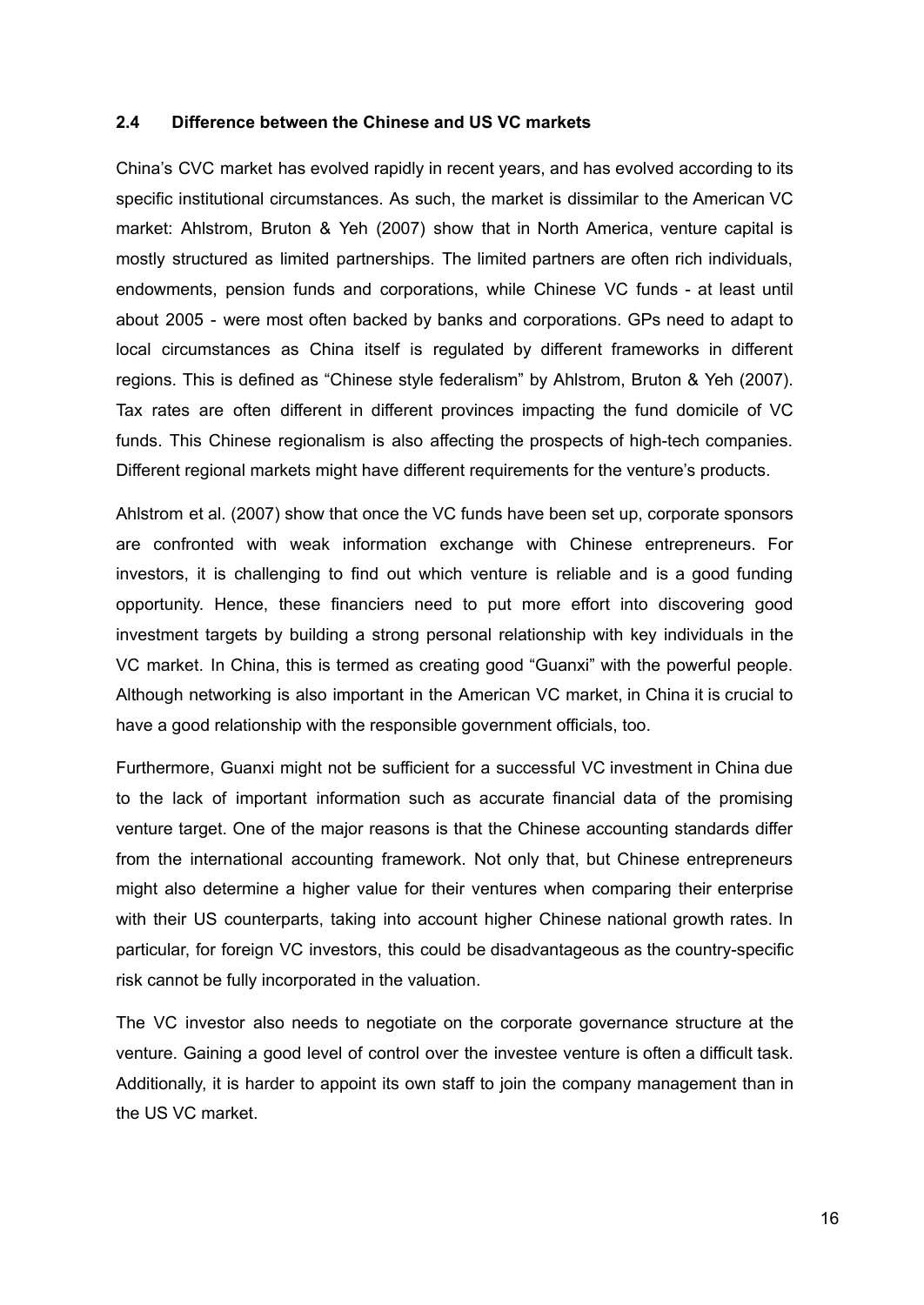For CVC and VC investors alike it is crucial to monitor the investee's business development. Some venture capitalists claim that they have a lower number of investments in their portfolio due to the strong monitoring efforts needed in China compared to the US, and they advise locating their offices closer to their investee ventures. Wang, Yang & An (2021) mention that the geographical distance between the parent company and its invested venture has a positive impact on the values of both firms.

Lastly, it might not be easy for any VC investors to keep an investee venture in the portfolio for the long term, as IPOs are a more cumbersome process than in the US. This increases the unsystematic risk for VCs, making the risky environment of venture capital investments even more challenging. One recent example is the governmental crackdown of Didi in 2021 (see McMorrow 2021). Another example is that not every Chinese firm can go public as it plans to do so, illustrated by the unsuccessful IPO of the firm Ant Financial (see McMorrow 2020). Zhang (2011) proposed reforms for listing companies as the accessibility of stock markets as an exit option is crucial for the development of China's VC sector. The Chinese government has recently implemented an American-Style registration system for public listings to address this issue (Zhang & An, 2020).

The VC market continues to mature in China. Not least this might be driven by less data protection laws for domestic use. Fujishiro (2018) states that data can be collected easier and used for the development of products of high-technology firms - which might lead to more innovation.

# **3 Conclusion**

In China, CVC is a significant player, conducting minority investments in privately-owned entrepreneurial ventures, harvesting a "window to technology" (Dushnitsky & Lenox, 2006). Good examples for such companies are Alibaba and JD, with their corresponding VC investment funds. As external learning is a compelling reason for CVC investments, it is often used by firms to conquer the constraints of internal innovation and maintain profitability (Dushnitsky & Lenox, 2005). Combined with the rapid growth of several industries in China over the past years, CVC has proven to be a vital tool for promoting access to new technologies and trends, as evidenced by several key players that account for most of the CVC investment activity.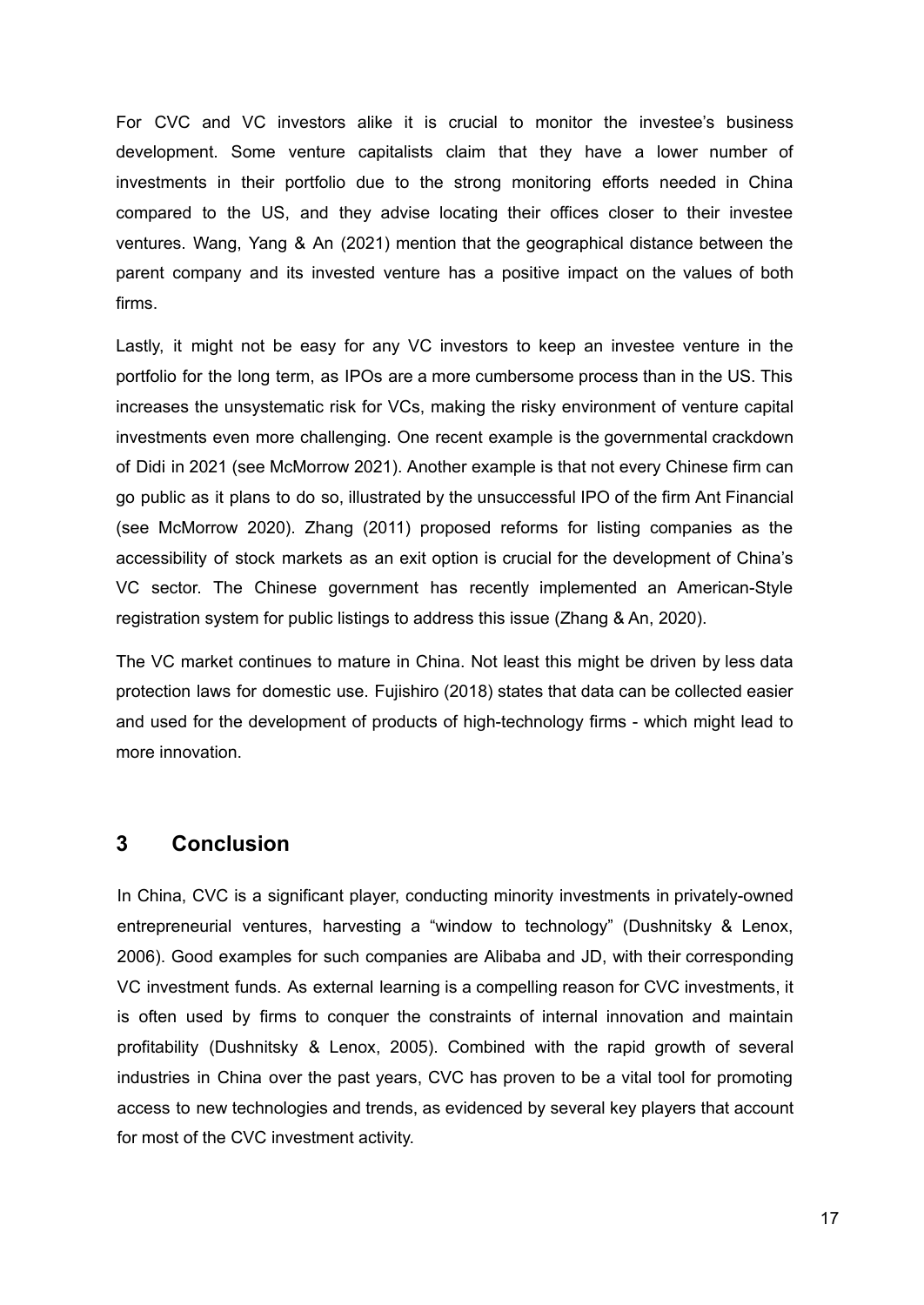A recent World Bank Group report (WBG, 2019) finds that the following "three Ds" need to be addressed for tackling China's productivity constraints:

- **Distortions** to be removed in the resource allocation of the economy,
- **Diffusion** of existing and advanced technologies or innovations to be accelerated, and
- **Discovery** of new technologies, products or processes to be encouraged to promote market expansion.

Accordingly, the same report suggests the following seven approaches addressing the "three D's":

- Enhancing competition and establishing a level playing field for all investors,
- Reorganizing the Chinese innovation system,
- Establishing human capital,
- Optimizing the distribution of financial and human resources,
- Taking advantage of regional development and integration,
- Encouraging economic globalization, and
- Enhancing international competitiveness and adapting regulation and governance models to adjust the balance between the state and the market.

Unleashing new growth drivers requires continuous reforms to boost innovation and productivity in return. The role of the Chinese state needs to evolve and highlight measures that will provide stable market expectations, a transparent and fair business environment, invigorate the regulatory system and the rule of law, and amend the management of civil service performance to nurture the market system further.

This paper aimed to provide an overview of the Chinese CVC market and, in particular, to highlight its structure, regulatory environment, and general developments. At least in the English-spoken world, not much is known about the role of corporate venture capital in the rise of Chinese technology firms and the development of the Chinese innovation system. We found many open questions that we plan to address in the coming months and years, such as:

How does the role of government in VC / CVC funding differ between Germany and China, and the US? (Comparing the KfW and the High-Tech-Gründerfonds and Chinese guiding funds.)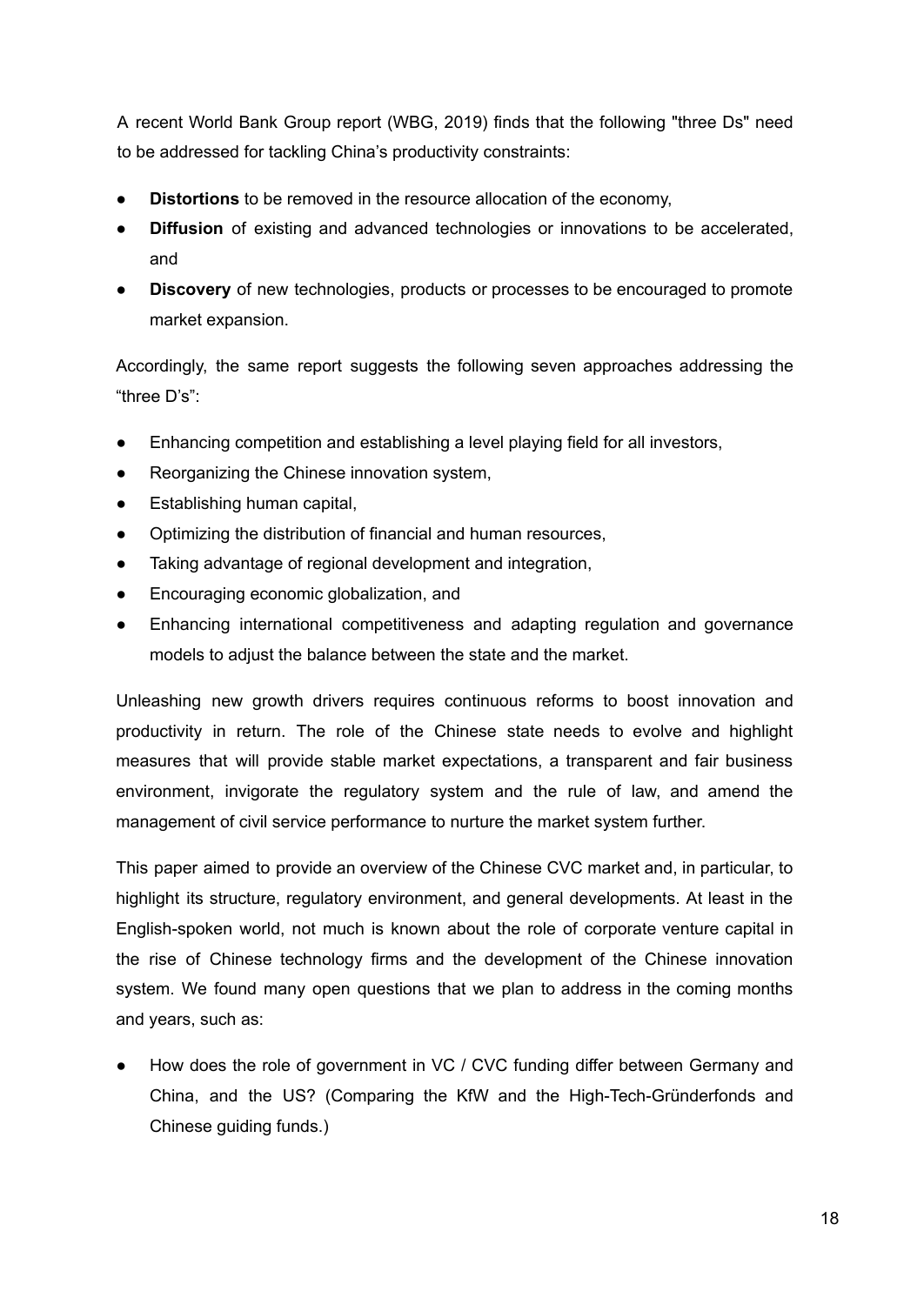- What is the role of guided funds for the Chinese innovation system and how do they work?
- Do investments between CVC and independent VCs differ in China? Are there performance differences between them in China, and if yes, what drives them?
- What explains the choice between "inhouse" CVC activities and investments in independent VC funds? Which is the more successful approach?
- What drives the choice between "normal" M&A and CVC investments in international "brown field" expansion?
- What are the drivers and the role of the current hard-handed regulation of big tech firms in China? Will this lead to more start-up activity (and quality) or to less?

We are looking forward to understanding the Chinese innovation system and especially its CVC component better with the help of this research project!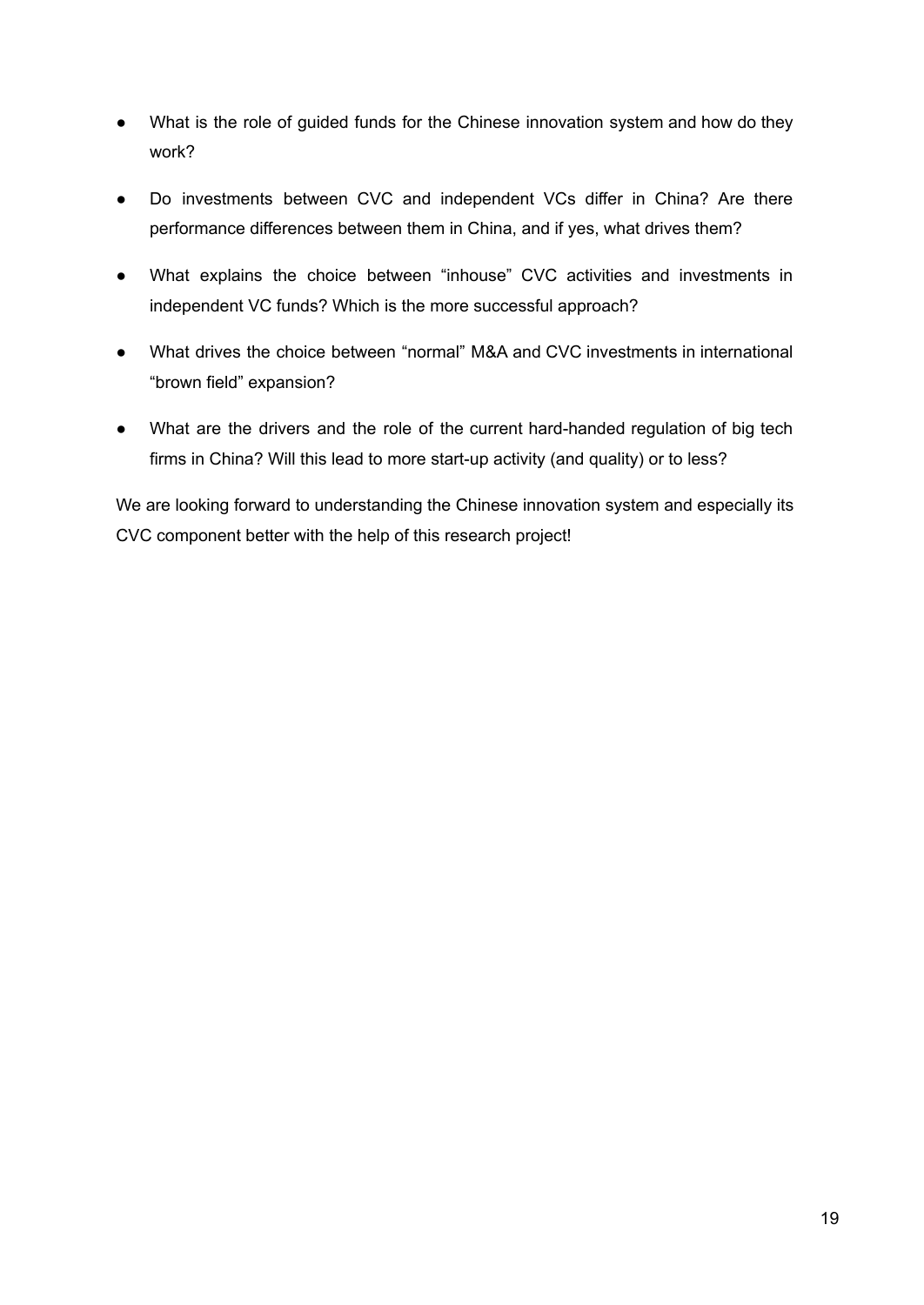# **4 Bibliography**

- Ahlstrom, D., Bruton, G., & Yeh, K. (2007). Venture capital in China: Past, present, and future. *Asia Pacific Journal of Management, 24*(3), 247–268. https://doi.org/10.1007/s10490-006-9032-1
- Asel, P., Park, H.D., Velamuri, S.R.. (2015). Creating Values through Corporate Venture Capital Programs: The Choice between Internal and External Fund Structures, Journal of Private Equity, 19 (1), 63-72.
- Benson, D., & Ziedonis, R. (2009). Corporate Venture Capital as a Window on New Technologies: Implications for the Performance of Corporate Investors When Acquiring Startups. *Organization Science, 20*(2), 329-351. <https://doi.org/10.1287/orsc.1080.0386>
- Bock, C., & Hackober, C. (2020). Unicorns—what drives multibillion-dollar valuations?. *Business Research, 13*(3), 949-984. <https://doi.org/10.1007/s40685-020-00120-2>
- CB Insights Research (2021). *The 2021 Mid-Year Global CVC Report - CB Insights Research*. Retrieved 2 February 2022, from [https://www.cbinsights.com/research/report/corporate-venture-capital-trends-h1-20](https://www.cbinsights.com/research/report/corporate-venture-capital-trends-h1-2021/) [21/](https://www.cbinsights.com/research/report/corporate-venture-capital-trends-h1-2021/)
- Chemmanur, T., Loutskina, E., & Tian, X. (2014). Corporate Venture Capital, Value Creation, and Innovation. *Review Of Financial Studies, 27*(8), 2434-2473. <https://doi.org/10.1093/rfs/hhu033>
- Chen, J., Chen, T., Song, Y., Hao, B., & Ma, L. (2021). A dataset on affiliation of venture capitalists in China between 2000 and 2016. *Scientific Data, 8*(1). https://doi.org/10.1038/s41597-021-00993-w
- Chesbrough, H. (2002). Making Sense of Corporate Venture Capital. *Harvard Business Review*, 133.
- Dushnitsky, G., & Lenox, M. (2005). When do firms undertake R&D by investing in new ventures? *Strategic Management Journal, 26*(10), 947-965. <https://doi.org/10.1002/smj.488>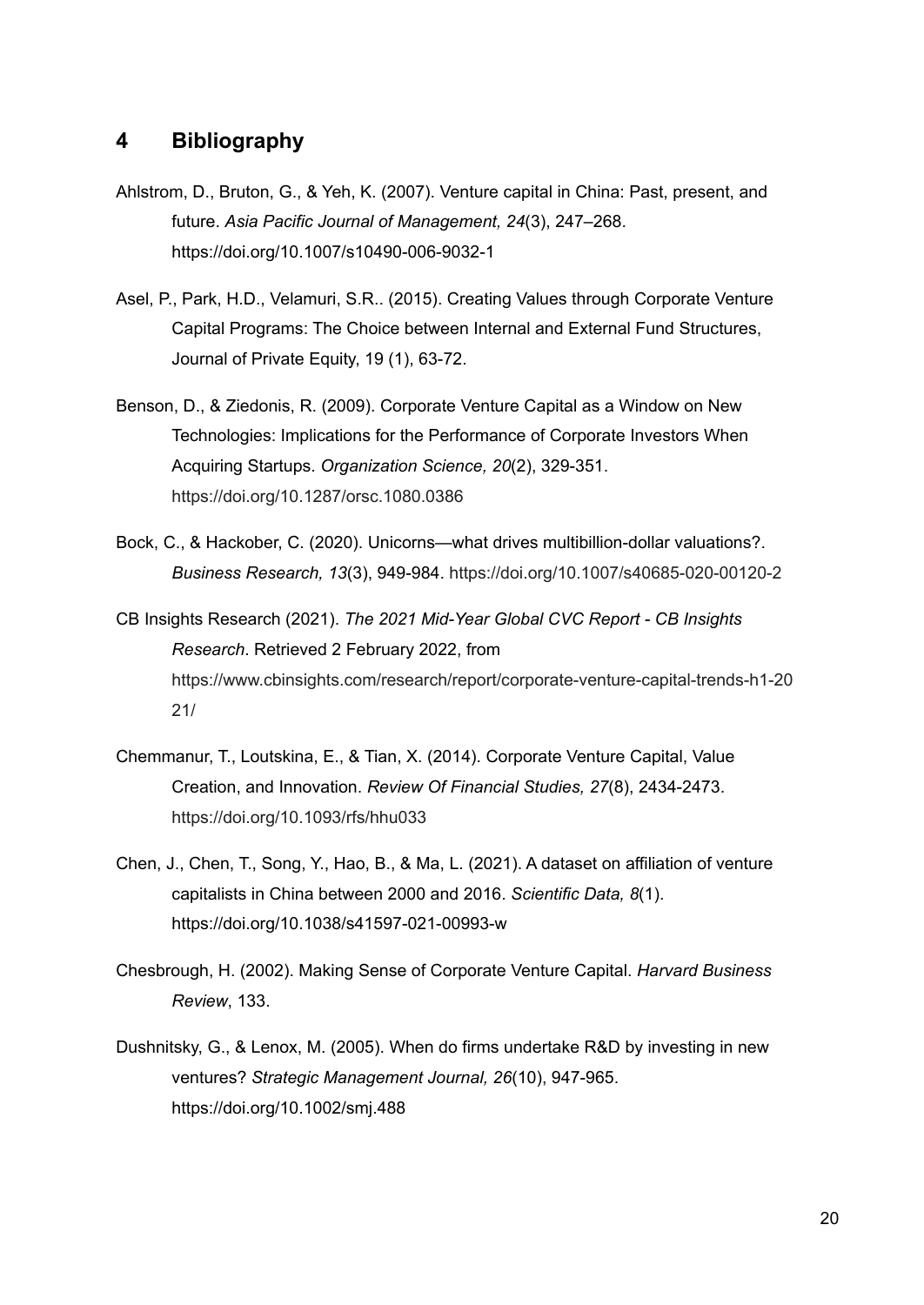- Dushnitsky, G., & Lenox, M. (2006). When does corporate venture capital investment create firm value? *Journal Of Business Venturing, 21*(6), 753-772. <https://doi.org/10.1016/j.jbusvent.2005.04.012>
- Dushnitsky, G., Yu, L., & Lu, J. (2020). Corporate Venture Capital Research: Literature Review and Future Directions. *Management World*. doi:10.19744/j.cnki.11-1235/f.2021.0101
- Fujishiro, K. (2018). *Factors behind rise in startups in China*. Mitsui.com. Retrieved 2 February 2022, from [https://www.mitsui.com/mgssi/en/report/detail/\\_\\_icsFiles/afieldfile/2018/04/20/1802](https://www.mitsui.com/mgssi/en/report/detail/__icsFiles/afieldfile/2018/04/20/180216i_fujishiro_e.pdf) [16i\\_fujishiro\\_e.pdf](https://www.mitsui.com/mgssi/en/report/detail/__icsFiles/afieldfile/2018/04/20/180216i_fujishiro_e.pdf)
- Gompers, P., & Lerner, J. (1999). *The Venture Capital Cycle*. mitpress.mit.edu. Retrieved 3 February 2022, from [https://mitpress.mit.edu/books/venture-capital-cycle.](https://mitpress.mit.edu/books/venture-capital-cycle)
- Gonzales, J., & Ohara, F. (2018). Chinese venture investments in the United States, 2010-2017. *Thunderbird International Business Review, 61*(2), 123-131. <https://doi.org/10.1002/tie.22017>
- Guo , R., & Wen , Q. (2019). Research on the Relationship between Performance Feedback and Corporate Venture Capital Behavior-Data Inspection from Chinese Listed Companies. Journal of System Management, 1041-1056. Retrieved from http://caod.oriprobe.com/articles/57531258/ye\_ji\_fan\_kui\_yu\_gong\_si\_chuang\_ye\_ \_tou\_zi\_xing\_wei.htm
- Hellmann, T. (2002). A theory of strategic venture investing. *Journal Of Financial Economics, 64*(2), 285-314. [https://doi.org/10.1016/s0304-405x\(02\)00078-8](https://doi.org/10.1016/s0304-405x(02)00078-8)
- Hurry, D., Miller, A., & Bowman, E. (1992). Calls on high-technology: Japanese exploration of venture capital investments in the United States. *Strategic Management Journal, 13*(2), 85-101. <https://doi.org/10.1002/smj.4250130202>
- Lee, E. (2021). *The influence of corporate venture capital on innovation: evidence from China*. Scholarshare.temple.edu. Retrieved 7 February 2022, from https://scholarshare.temple.edu/handle/20.500.12613/6464.
- Lerner, J. (2013). *Corporate Venturing*. Harvard Business Review. Retrieved 2 February 2022, from [https://hbr.org/2013/10/corporate-venturing.](https://hbr.org/2013/10/corporate-venturing)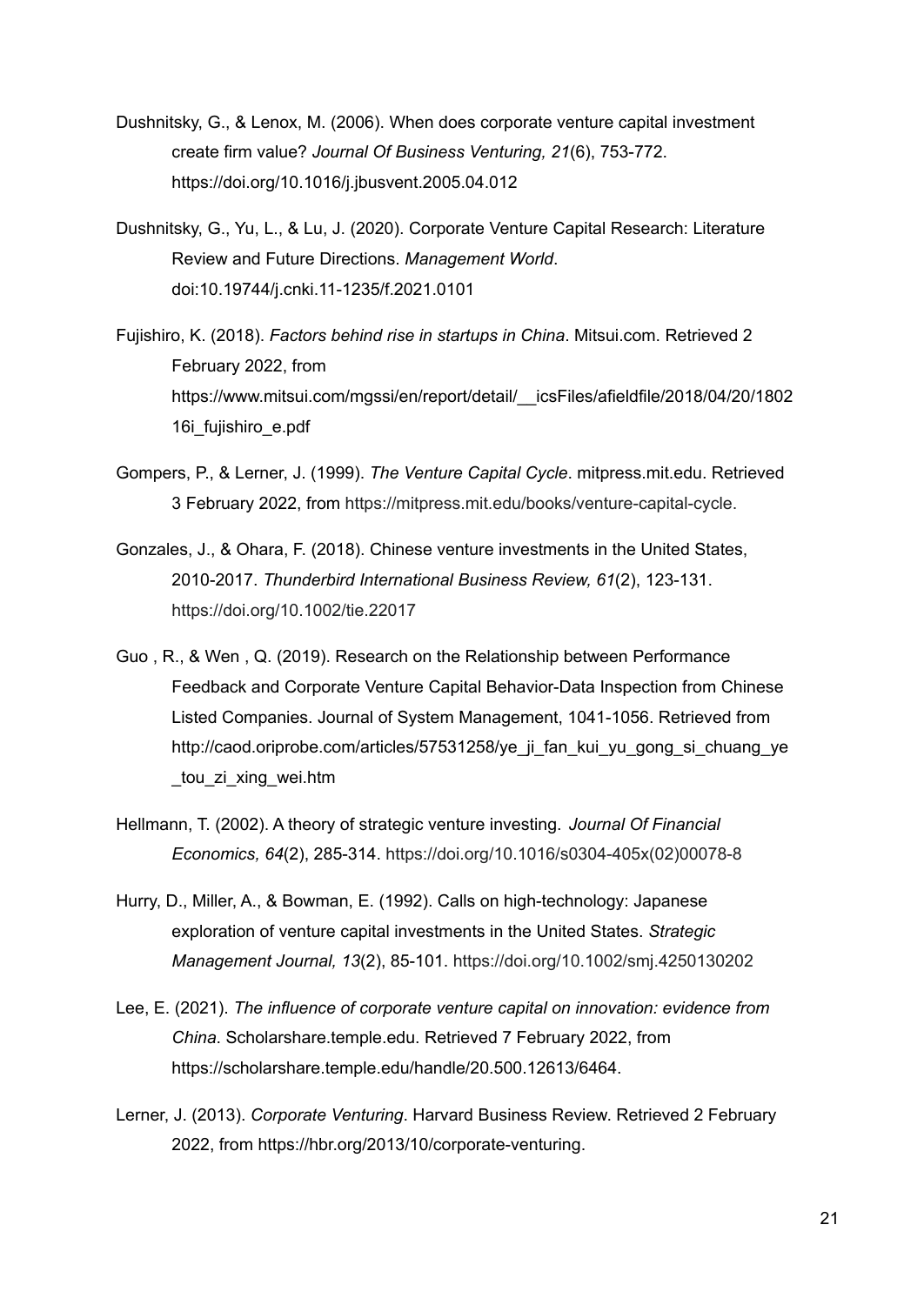- Li, Y. (2021). *The Changing Role of China's Corporate Venture Capitalists: From Monopolization to Decentralization – The Network*. Sites.law.berkeley.edu. Retrieved 3 February 2022, from [https://sites.law.berkeley.edu/thenetwork/2021/03/18/the-changing-role-of-chinas-c](https://sites.law.berkeley.edu/thenetwork/2021/03/18/the-changing-role-of-chinas-corporate-venture-capitalists-from-monopolization-to-decentralization/) [orporate-venture-capitalists-from-monopolization-to-decentralization/.](https://sites.law.berkeley.edu/thenetwork/2021/03/18/the-changing-role-of-chinas-corporate-venture-capitalists-from-monopolization-to-decentralization/)
- Lin, S., & Lee, J. (2011). Configuring a corporate venturing portfolio to create growth value: Within-portfolio diversity and strategic linkage. *Journal Of Business Venturing, 26*(4), 489-503. https://doi.org/10.1016/j.jbusvent.2009.10.005
- Ma, S. (2019). The Life Cycle of Corporate Venture Capital. *The Review Of Financial Studies, 33*(1), 358-394. <https://doi.org/10.1093/rfs/hhz042>
- McMorrow, R. (2020). China halts \$37bn Ant Group IPO, citing 'major issues'. Ft.com. Retrieved 10 February 2022, from https://www.ft.com/content/c1ee03d4-f22e-4514-af46-2f8423a6842e.
- McMorrow, R. (2021). Didi's business deteriorates sharply following China probe, Ft.com. Retrieved 10 February 2022, from <https://www.ft.com/content/cc933743-5343-4d8b-9fd3-d32a93411388>.
- Naughton, B. (2021). *The Rise of China's Industrial Policy, 1978 to 2020* (1st ed.). Union de Universidades de America Latina y El Caribe.
- Pisano, G. (2015). *You Need an Innovation Strategy*. Harvard Business Review. Retrieved 2 February 2022, from <https://hbr.org/2015/06/you-need-an-innovation-strategy>
- Ran, A. (2017). *The Visible Hand in China's Economy: How Political Forces Shape Cost Behavior in Chinese Firms – China Business Knowledge*. China Business Knowledge. Retrieved 3 February 2022, from [https://cbk.bschool.cuhk.edu.hk/the-visible-hand-in-chinas-economy-how-political-f](https://cbk.bschool.cuhk.edu.hk/the-visible-hand-in-chinas-economy-how-political-forces-shape-cost-behavior-in-chinese-firms/) [orces-shape-cost-behavior-in-chinese-firms/](https://cbk.bschool.cuhk.edu.hk/the-visible-hand-in-chinas-economy-how-political-forces-shape-cost-behavior-in-chinese-firms/).
- Rongzhongyanjiu (2020).「行业洞察」2020年中国企业风险投资(CVC)发展报(简版). Baijiahao.baidu.com. (2020). Retrieved 2 February 2022, from <https://baijiahao.baidu.com/s?id=1673077103015124124&wfr=spider&f>.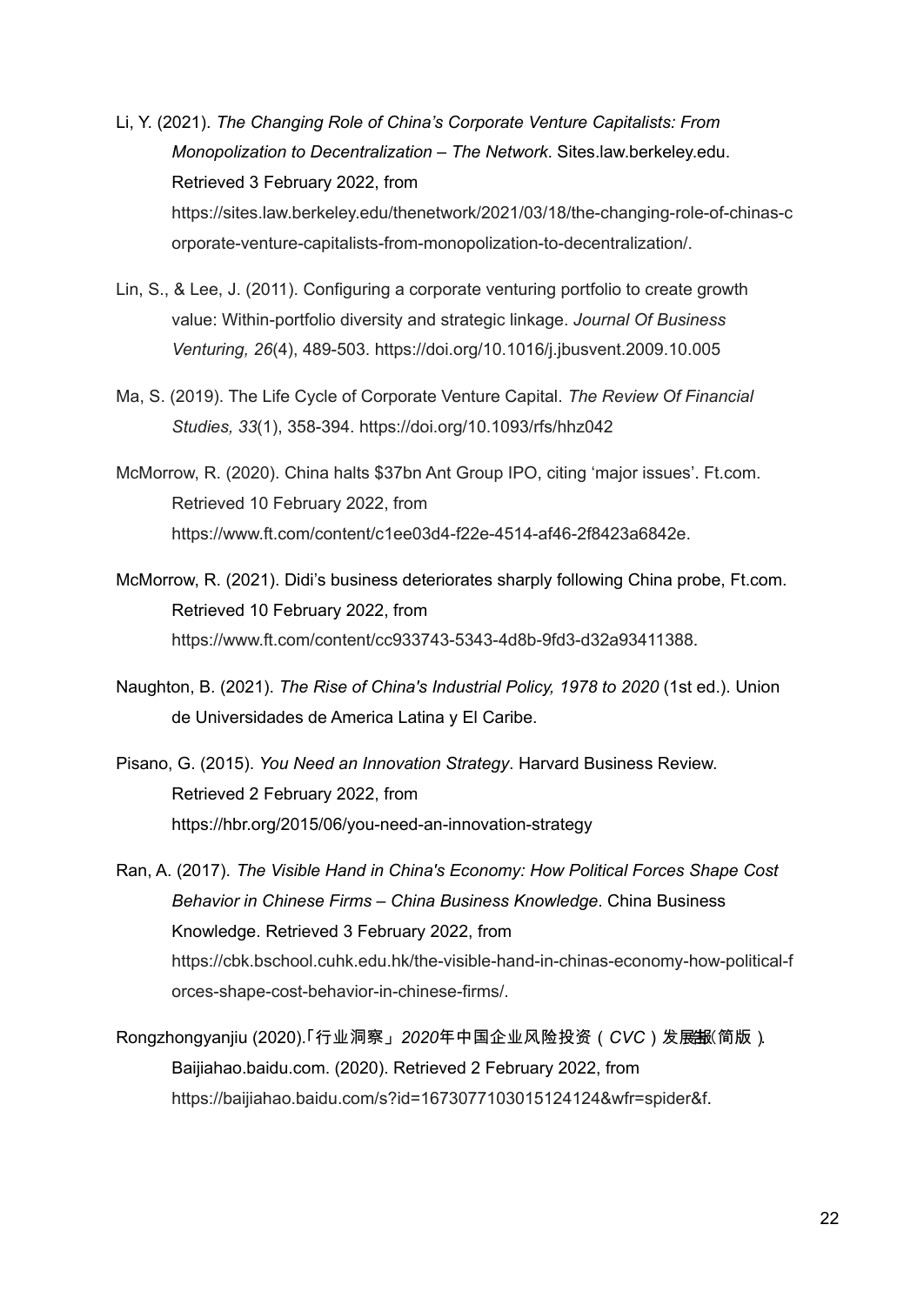- Shibata, H. (2020). *Independent Venture Capital vs. Corporate Venture Capital*. Medium. Retrieved 2 February 2022, from [https://acv-vc.medium.com/independent-venture-capital-vs-corporate-venture-capi](https://acv-vc.medium.com/independent-venture-capital-vs-corporate-venture-capital-a93fca5a3c29) [tal-a93fca5a3c29](https://acv-vc.medium.com/independent-venture-capital-vs-corporate-venture-capital-a93fca5a3c29).
- Soloveva, D., Yamini, R., & Wei, J. (2020). A merry host makes bolder guests: An analysis of cross-border investment choices of Chinese firms. *Thunderbird International Business Review, 63*(2), 175-190. <https://doi.org/10.1002/tie.22171>
- Suchard, J., Humphery-Jenner, M., & Cao, X. (2021). Government ownership and Venture Capital in China. *Journal Of Banking & Finance, 129*, 106164. <https://doi.org/10.1016/j.jbankfin.2021.106164>
- Vassolo, R., Anand, J., & Folta, T. (2004). Non-additivity in portfolios of exploration activities: a real options-based analysis of equity alliances in biotechnology. *Strategic Management Journal, 25*(11), 1045-1061. https://doi.org/10.1002/smj.414
- Wan, K., & Lu, W. (2014). 公司创业投资与企业技术创新*——*吸收能力、卷入强度和治理结 构的调节作用 *-* 期刊. R.cnki.net. Retrieved 9 February 2022, from https://r.cnki.net/kcms/detail/detail.aspx?filename=KXXG201411012&dbcode=&db name=CJFD2014&pcode=CRJT&v=MjQ0MDNVUjd1ZVplZG5GaXprVUw3TExqW FRhYkc0SDlYTnJvOUVab1IrQzM4NHpoNFhuRDBMVGcyWDJoc3hGckM=.
- Wang, L., & Pu, J. (2016). Research on the investment performance evaluation of corporate venture capital with intuitionistic fuzzy information. Journal of Intelligent & Fuzzy Systems, 30, 1783–1790.
- Wang, L., Yang, Y., & An, Y. (2021). Corporate venture capital diversification, parent company value spillovers and value creation of start-ups. The Singapore Economic Review. doi:10.1142/S021759082150020X
- World Bank (2019). Promoting Innovation and Market Competition are key to China's Future Growth. The World Bank.org (2019). Retrieved 2 February 2022, from [https://www.worldbank.org/en/news/press-release/2019/09/17/promoting-innovatio](https://www.worldbank.org/en/news/press-release/2019/09/17/promoting-innovation-and-market-competition-are-key-to-chinas-future-growth) [n-and-market-competition-are-key-to-chinas-future-growth](https://www.worldbank.org/en/news/press-release/2019/09/17/promoting-innovation-and-market-competition-are-key-to-chinas-future-growth).